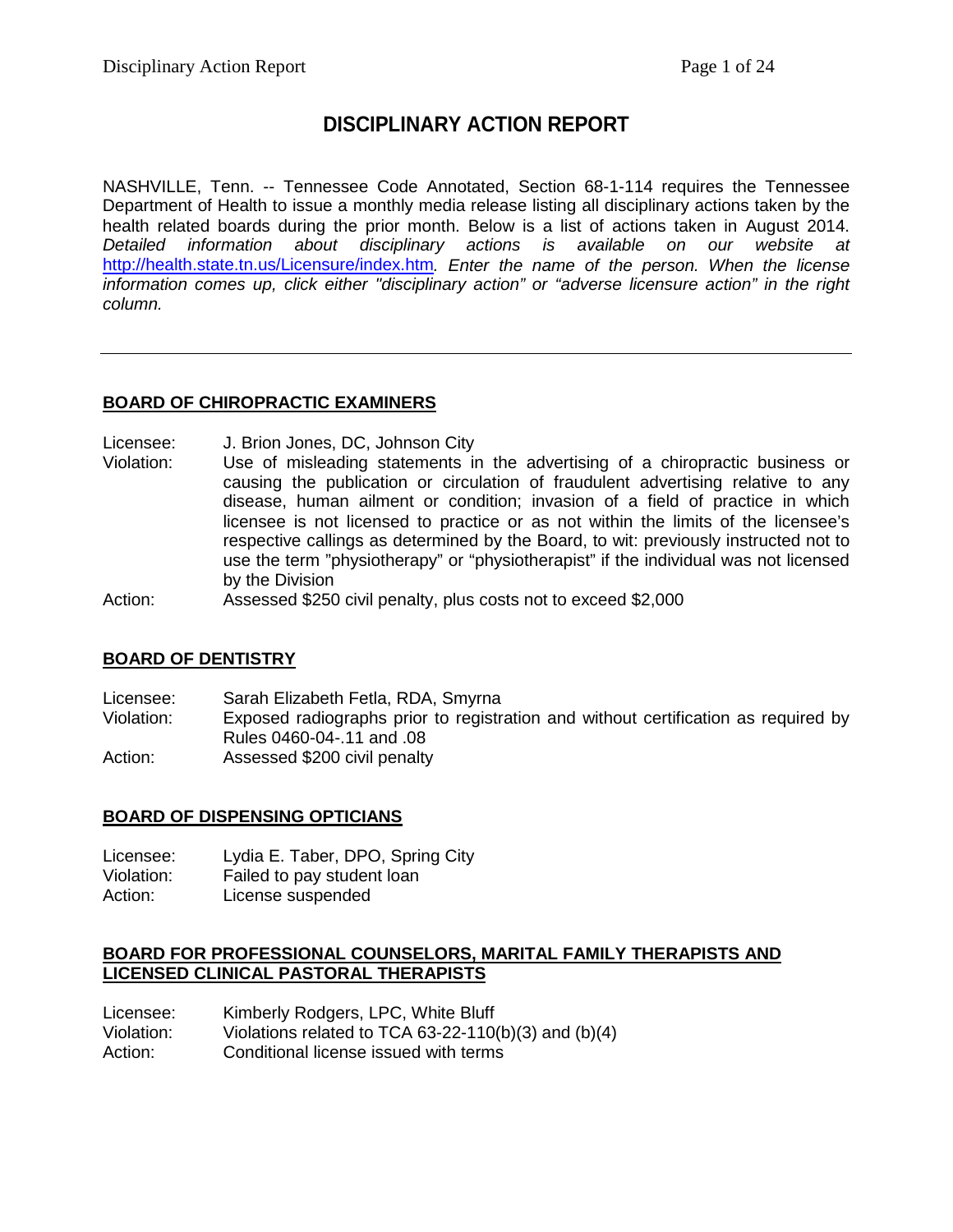# **BOARD OF MASSAGE LICENSURE**

| Licensee:<br>Violation:<br>Action: | Lucinda J. Alinikoff, LMT, Hendersonville<br>Has violated any of the provisions of this chapter or any substantive rule<br>promulgated under the authority of this part: Guilty of fraud in the practice of<br>massage or fraud or deceit in the licensee's admission to the practice of massage,<br>to wit: failed to obtain the required continuing education hours and falsely attested<br>to attendance and/or completion of the required hours of continuing education<br>License suspended with terms; assessed \$1,550 civil penalties, plus costs not to<br>exceed \$3,000 |
|------------------------------------|------------------------------------------------------------------------------------------------------------------------------------------------------------------------------------------------------------------------------------------------------------------------------------------------------------------------------------------------------------------------------------------------------------------------------------------------------------------------------------------------------------------------------------------------------------------------------------|
| Licensee:<br>Violation:            | Leanilda M. Andreuccetti, LMT, Memphis<br>Guilty of fraud in the practice of massage or fraud or deceit in the licensee's<br>admission to the practice of massage, to wit: failed to obtain the required<br>continuing education hours and falsely attested to attendance and/or completion of                                                                                                                                                                                                                                                                                     |
| Action:                            | the required hours of continuing education<br>License placed on probation with terms; assessed \$500 civil penalty, plus costs<br>not to exceed \$1,000                                                                                                                                                                                                                                                                                                                                                                                                                            |
| Licensee:<br>Violation:<br>Action: | Michael Banks, LMT, Madison*<br>Failed to pay student loan<br>License suspended                                                                                                                                                                                                                                                                                                                                                                                                                                                                                                    |
| Licensee:<br>Violation:<br>Action: | Tricia Burdick, LMT, Oak Ridge<br>Convicted of a crime<br>License suspended with terms                                                                                                                                                                                                                                                                                                                                                                                                                                                                                             |
| Licensee:<br>Violation:            | Cheryl D. Butler, LMT, Memphis<br>Guilty of fraud in the practice of massage or fraud or deceit in the licensee's<br>admission to the practice of massage, to wit: failed to obtain the required<br>continuing education hours and falsely attested to attendance and/or completion of<br>the required hours of continuing education                                                                                                                                                                                                                                               |
| Action:                            | License suspended with terms; assessed \$1,550 civil penalty, plus costs not to<br>exceed \$3,000                                                                                                                                                                                                                                                                                                                                                                                                                                                                                  |
| Licensee:<br>Violation:<br>Action: | Erica Michelle Cole, LMT, Bristol*<br>Failed to pay student loan<br>License suspended                                                                                                                                                                                                                                                                                                                                                                                                                                                                                              |
| Licensee:<br>Violation:            | Amanda J. Combs, LMT, Parrotsville<br>Guilty of fraud in the practice of massage or fraud or deceit in the licensee's<br>admission to the practice of massage, to wit: failed to obtain the required<br>continuing education hours and falsely attested to attendance and/or completion of<br>the required hours of continuing education                                                                                                                                                                                                                                           |
| Action:                            | License placed on probation; assessed \$1,550 civil penalty, plus costs not to<br>exceed \$200                                                                                                                                                                                                                                                                                                                                                                                                                                                                                     |
| Licensee:<br>Violation:<br>Action: | Melicia Dian Coons, LMT, Murfreesboro*<br>Failed to pay student loan<br>License suspended                                                                                                                                                                                                                                                                                                                                                                                                                                                                                          |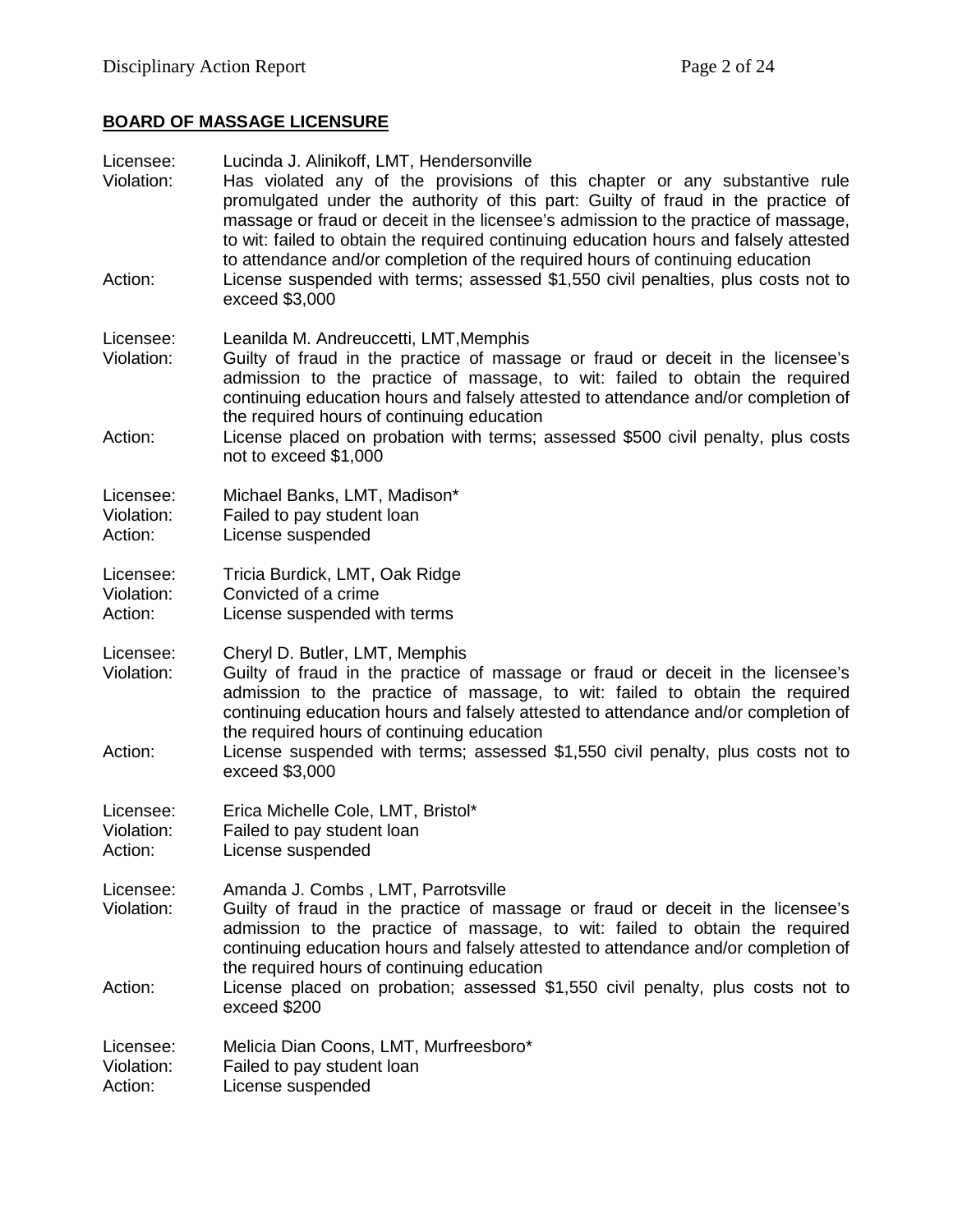| Licensee:<br>Violation:            | Reagan Leigh Cornett, LMT, Johnson City<br>Failed to obtain the required continuing education hours and falsely attested to<br>attendance and/or completion of the required hours of continuing education                                                                                                                                                                                                                                                               |
|------------------------------------|-------------------------------------------------------------------------------------------------------------------------------------------------------------------------------------------------------------------------------------------------------------------------------------------------------------------------------------------------------------------------------------------------------------------------------------------------------------------------|
| Action:                            | License placed on probation; assessed \$100 civil penalty                                                                                                                                                                                                                                                                                                                                                                                                               |
| Licensee:<br>Violation:            | Tracee W. Derra, LMT, Scottsdale, AZ<br>Guilty of fraud in the practice of massage or fraud or deceit in the licensee's<br>admission to the practice of massage, to wit: failed to obtain the required<br>continuing education hours and falsely attested to attendance and/or completion of<br>the required hours of continuing education                                                                                                                              |
| Action:                            | License suspended with terms; assessed \$1,550 civil penalty, plus costs not to<br>exceed \$3,000                                                                                                                                                                                                                                                                                                                                                                       |
| Licensee:<br>Violation:            | Eugene Dickerson, Jr., LMT, Knoxville<br>Has violated any of the provisions of this chapter or any substantive rule<br>promulgated under the authority of this part; Guilty of fraud in the practice of<br>massage or fraud or deceit in the licensee's admission to the practice of massage,<br>to wit: failed to obtain the required continuing education hours and falsely attested<br>to attendance and/or completion of the required hours of continuing education |
| Action:                            | License placed on probation with terms; assessed \$1,550 civil penalty                                                                                                                                                                                                                                                                                                                                                                                                  |
| Licensee:<br>Violation:            | Benita W. Dougharty, LMT, Cleveland<br>Has violated any of the provisions of this chapter or any substantive rule<br>promulgated under the authority of this part; Guilty of fraud in the practice of<br>massage or fraud or deceit in the licensee's admission to the practice of massage,<br>to wit: failed to obtain the required continuing education hours and falsely attested                                                                                    |
| Action:                            | to attendance and/or completion of the required hours of continuing education<br>License suspended with terms; assessed \$1,550 civil penalty, plus costs not to<br>exceed \$3,000                                                                                                                                                                                                                                                                                      |
| Licensee:                          | Far East Reflexology f/m/a Chinese Therapeutic Massage, Establishment,<br>Murfreesboro<br>Guo Dong Nie, Owner                                                                                                                                                                                                                                                                                                                                                           |
| Violation:                         | Guilty of unethical or unprofessional conduct; failed to ensure all persons who<br>perform massage therapy in a massage establishment maintain current licensure<br>by the Board.                                                                                                                                                                                                                                                                                       |
| Action:                            | License revoked; assessed \$2,000 civil penalty                                                                                                                                                                                                                                                                                                                                                                                                                         |
| Licensee:<br>Violation:            | Aurora F. Fontanilla, Jr., LMT, Knoxville<br>Has violated any of the provisions of this chapter or any substantive rule<br>promulgated under the authority of this part; Guilty of fraud in the practice of<br>massage or fraud or deceit in the licensee's admission to the practice of massage,<br>to wit: failed to obtain the required continuing education hours and falsely attested                                                                              |
| Action:                            | to attendance and/or completion of the required hours of continuing education<br>License placed on probation with terms; assessed \$1,550 civil penalty, plus costs<br>not to exceed \$1,000                                                                                                                                                                                                                                                                            |
| Licensee:<br>Violation:<br>Action: | Tyrone Anthony Harding, LMT, Columbia****<br>Failed to pay student loan<br>License suspended                                                                                                                                                                                                                                                                                                                                                                            |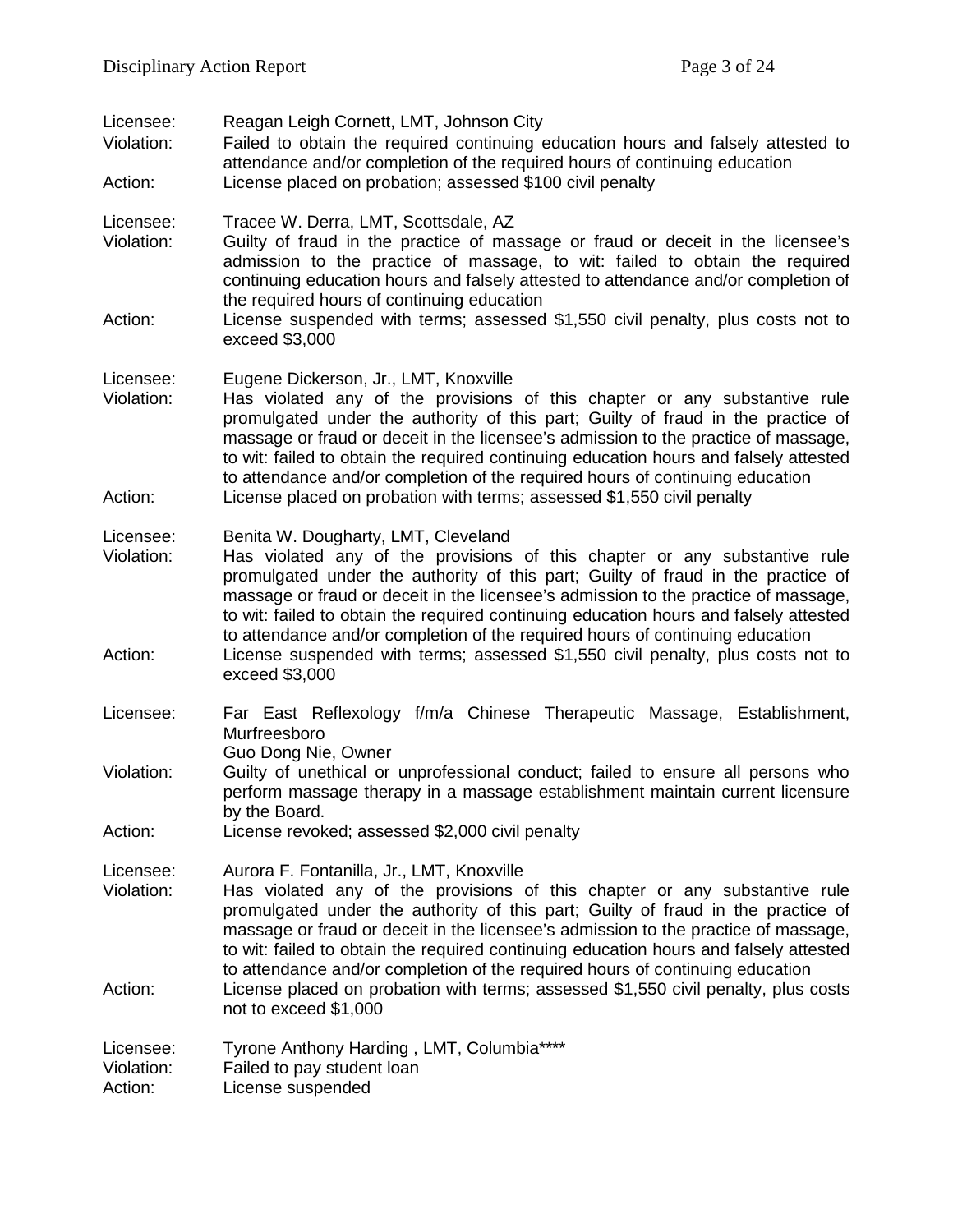| Licensee:<br>Violation:<br>Action: | Lisa Monet Harper, LMT, Centerville*<br>Failed to pay student loan<br>License suspended                                                                                                                                                                                                                                                                                                                                                                                                                                                               |
|------------------------------------|-------------------------------------------------------------------------------------------------------------------------------------------------------------------------------------------------------------------------------------------------------------------------------------------------------------------------------------------------------------------------------------------------------------------------------------------------------------------------------------------------------------------------------------------------------|
| Licensee:<br>Violation:<br>Action: | Dijuana Henderson, LMT, Nashville**<br>Failed to pay student loan<br>License suspended                                                                                                                                                                                                                                                                                                                                                                                                                                                                |
| Licensee:<br>Violation:<br>Action: | Venis Holmes, LMT, Memphis<br>Has violated any of the provisions of this chapter or any substantive rule<br>promulgated under the authority of this part; Guilty of fraud in the practice of<br>massage or fraud or deceit in the licensee's admission to the practice of massage,<br>to wit: failed to obtain the required continuing education hours and falsely attested<br>to attendance and/or completion of the required hours of continuing education<br>License placed on probation with terms; assessed \$1,550 civil penalty                |
| Licensee:<br>Violation:<br>Action: | James Johnson, LMT, Nashville<br>Has violated any of the provisions of this chapter or any substantive rule<br>promulgated under the authority of this part; Guilty of fraud in the practice of<br>massage or fraud or deceit in the licensee's admission to the practice of massage,<br>to wit: failed to obtain the required continuing education hours and falsely attested<br>to attendance and/or completion of the required hours of continuing education<br>License placed on probation with terms; assessed \$1,350 civil penalty, plus costs |
|                                    | not to exceed \$1,000                                                                                                                                                                                                                                                                                                                                                                                                                                                                                                                                 |
| Licensee:<br>Violation:<br>Action: | Anson Blake Kemper, LMT, Springfield*<br>Failed to pay student loan<br>License suspended                                                                                                                                                                                                                                                                                                                                                                                                                                                              |
| Licensee:<br>Violation:<br>Action: | Glenda Lantz, LMT, Oak Ridge<br>Has violated any of the provisions of this chapter or any substantive rule<br>promulgated under the authority of this part; Guilty of fraud in the practice of<br>massage or fraud or deceit in the licensee's admission to the practice of massage,<br>to wit: failed to obtain the required continuing education hours and falsely attested<br>to attendance and/or completion of the required hours of continuing education<br>License placed on probation with terms; assessed \$775 civil penalty                |
| Licensee:<br>Violation:<br>Action: | Angelia Lorance, LMT, Sparta*<br>Failed to pay student loan<br>License suspended                                                                                                                                                                                                                                                                                                                                                                                                                                                                      |
| Licensee:<br>Violation:            | April McClard, LMT, Nashville<br>Guilty of fraud in the practice of massage or fraud or deceit in the licensee's<br>admission to the practice of massage, to wit: failed to obtain the required<br>continuing education hours and falsely attested to attendance and/or completion of<br>the required hours of continuing education                                                                                                                                                                                                                   |
| Action:                            | License placed on probation with terms; assessed \$1,550 civil penalty, plus costs<br>not to exceed \$1,000                                                                                                                                                                                                                                                                                                                                                                                                                                           |
| Licensee:                          | Delicia McCreight, LMT, Memphis                                                                                                                                                                                                                                                                                                                                                                                                                                                                                                                       |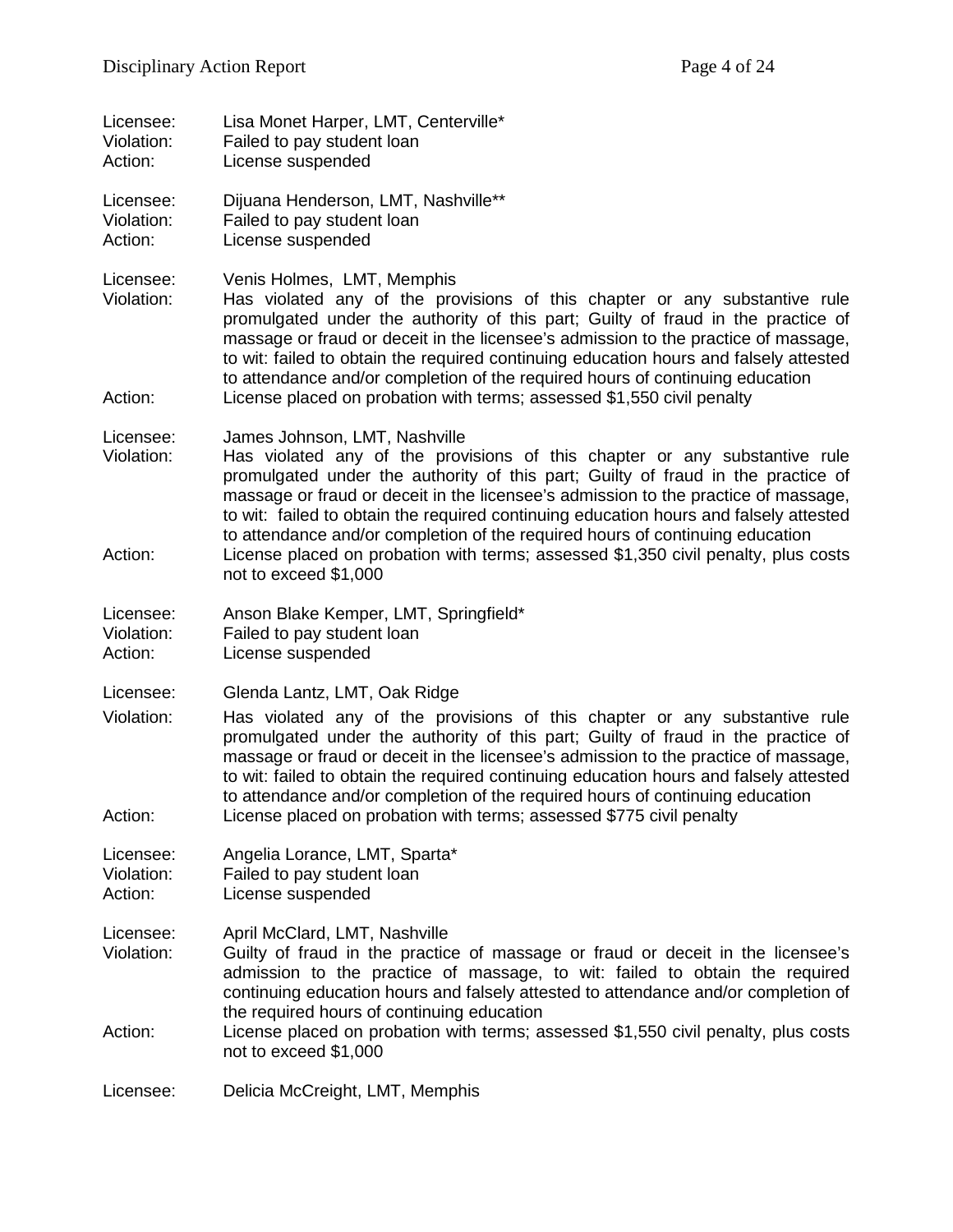Violation: Guilty of fraud in the practice of massage or fraud or deceit in the licensee's admission to the practice of massage, to wit: failed to obtain the required continuing education hours and falsely attested to attendance and/or completion of the required hours of continuing education Action: License placed on probation; assessed \$1,900 civil penalty, plus costs not to exceed \$200 Licensee: Napoleon Meadors, III, LMT, Smyrna<br>Violation: Guilty of fraud in the practice of ma Guilty of fraud in the practice of massage or fraud or deceit in the licensee's admission to the practice of massage, to wit: failed to obtain the required continuing education hours and falsely attested to attendance and/or completion of the required hours of continuing education Action: License placed on probation; assessed \$1,750 civil penalty, plus costs not to exceed \$3,000 Licensee: Amanda B. Morris, LMT, Belvidere Violation: Guilty of fraud in the practice of massage or fraud or deceit in the licensee's admission to the practice of massage, to wit: failed to obtain the required continuing education hours and falsely attested to attendance and/or completion of the required hours of continuing education Action: License suspended with terms; assessed \$1,550 civil penalty, plus costs not to exceed \$3,000 Licensee: Jennifer Murff, LMT, Gatlinburg Violation: Has violated any of the provisions of this chapter or any substantive rule promulgated under the authority of this part; Guilty of fraud in the practice of massage or fraud or deceit in the licensee's admission to the practice of massage, to wit: failed to obtain the required continuing education hours and falsely attested to attendance and/or completion of the required hours of continuing education Action: License placed on probation with terms; assessed \$775 civil penalty, plus costs not to exceed \$3,000 Licensee: Misty Ogle, LMT, Chattanooga\*\*\*<br>Violation: Failed to pay student loan Violation: Failed to pay student loan<br>Action: License suspended License suspended Licensee: Amanda Paris, LMT, Chickamauga, GA Violation: Convicted of a crime Action: License reprimanded Licensee: MacKenzie Jin Parrott, LMT, Knoxville\* Violation: Failed to pay student loan Action: License suspended Licensee: Miroslava Pivkina, LMT, Germantown Violation: Violation of Board Order; fraud, unprofessional conduct and failure to complete CE hours Action: Licensed revoked; assessed \$1,500 civil penalty, plus cost not to exceed \$3,000. Licensee: Son Cha Platt, LMT, Duluth, GA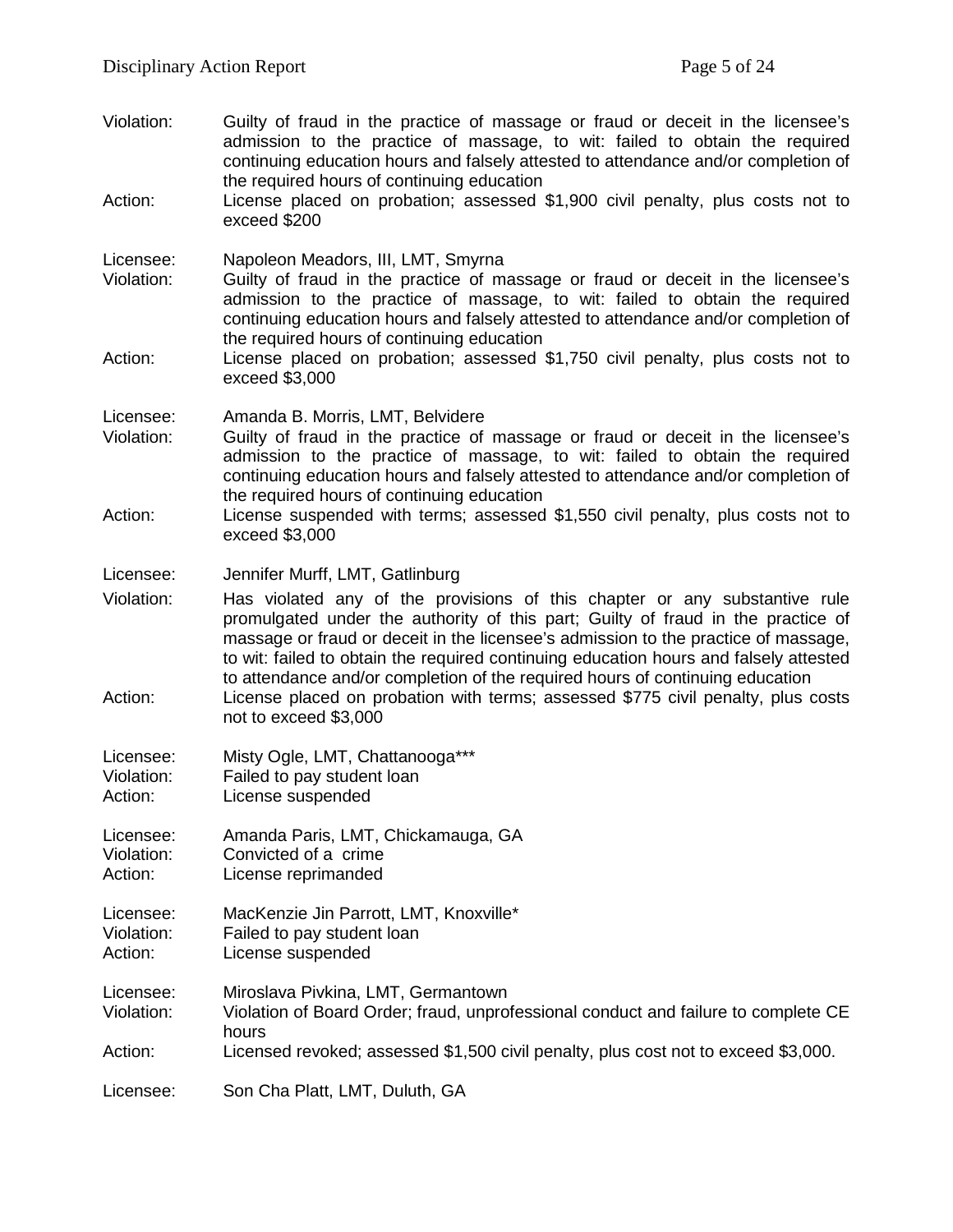| Violation:                                                                   | Guilty of fraud in the practice of massage or fraud or deceit in the licensee's<br>admission to the practice of massage, to wit: failed to obtain the required<br>continuing education hours and falsely attested to attendance and/or completion of<br>the required hours of continuing education                               |
|------------------------------------------------------------------------------|----------------------------------------------------------------------------------------------------------------------------------------------------------------------------------------------------------------------------------------------------------------------------------------------------------------------------------|
| Action:                                                                      | License suspended with terms; assessed \$1,550 civil penalty, plus costs not to<br>exceed \$3,000                                                                                                                                                                                                                                |
| Licensee:<br>Violation:<br>Action:                                           | Trellany Hope Plunk, LMT, Finger<br>Guilty of unethical or unprofessional conduct<br>Licensed reprimanded; assessed \$250 civil penalty                                                                                                                                                                                          |
| Licensee:<br>Violation:<br>Action:                                           | Arezoo Rostami, LMT, Brentwood<br>Guilty of unethical or unprofessional conduct<br>License reprimanded; assessed \$500 civil penalty                                                                                                                                                                                             |
| Licensee:<br>Violation:<br>Action:                                           | Tamara Kimberly Shelton, LMT, Athens*<br>Failed to pay student loan<br>License suspended                                                                                                                                                                                                                                         |
| Licensee:<br>Violation:<br>Action:                                           | Thomas A. Shorter, LMT, Memphis**<br>Violation of Board Order; failure to pay student loan in violation of TCA 63-1-141<br>License suspended                                                                                                                                                                                     |
| Licensee:<br>Violation:                                                      | Thomas A. Shorter, LMT, Memphis<br>Violation of Board Order, fraud, unprofessional conduct, failure to complete<br>required continuing education hours                                                                                                                                                                           |
| Action:                                                                      | Licensed revoked; assessed costs not to exceed \$3,000                                                                                                                                                                                                                                                                           |
| Licensee:<br>Violation:                                                      | Erica Stalls, LMT, Cordova<br>Guilty of fraud in the practice of massage or fraud or deceit in the licensee's<br>admission to the practice of massage, to wit: failed to obtain the required<br>continuing education hours and falsely attested to attendance and/or completion of<br>the required hours of continuing education |
| Action:                                                                      | License placed on probation with terms; assessed \$1,450 civil penalty, plus costs<br>not to exceed \$1,000                                                                                                                                                                                                                      |
| *Licensee disciplined in January 2014<br>**Licensee disciplined in June 2014 |                                                                                                                                                                                                                                                                                                                                  |

*\*\*\*Licensee disciplined in July 2013*

\*\*\*\**Licensee disciplined in October 2013*

# **BOARD OF MEDICAL EXAMINERS**

Licensee: Jennifer Daugherty, MDX, Elizabethton Violation: Failed to pay student loan Action: License suspended

# **BOARD OF NURSING**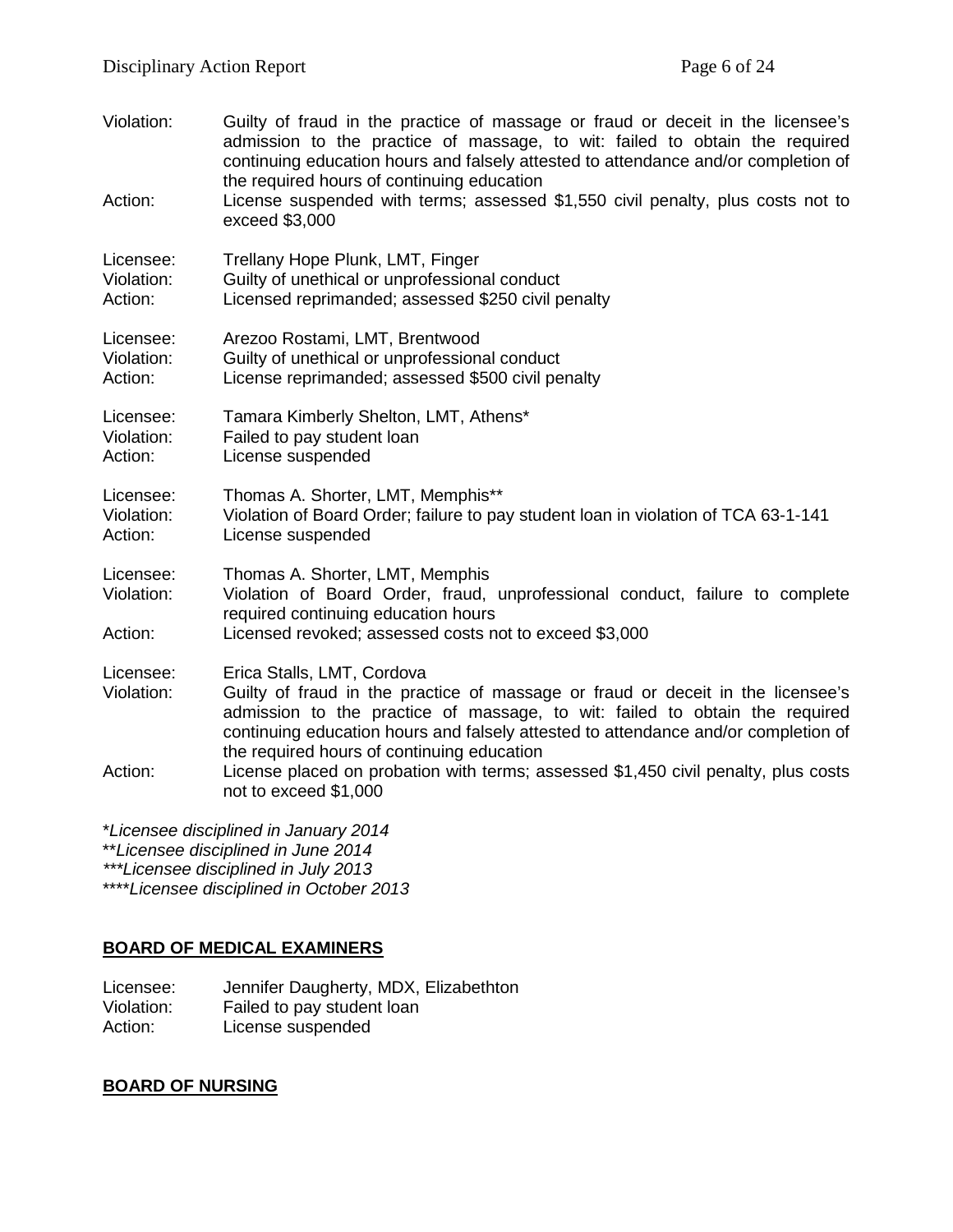| Licensee:                          | Joseph L. Adkins, LPN, Centerville                                                                                                                                                                                                                                                                                                                                                                                                                                                                                                                                                                                                                                                                                                                                                                                                                                                                                                                                                                                                                                         |
|------------------------------------|----------------------------------------------------------------------------------------------------------------------------------------------------------------------------------------------------------------------------------------------------------------------------------------------------------------------------------------------------------------------------------------------------------------------------------------------------------------------------------------------------------------------------------------------------------------------------------------------------------------------------------------------------------------------------------------------------------------------------------------------------------------------------------------------------------------------------------------------------------------------------------------------------------------------------------------------------------------------------------------------------------------------------------------------------------------------------|
| Violation:                         | Violation of Board Order                                                                                                                                                                                                                                                                                                                                                                                                                                                                                                                                                                                                                                                                                                                                                                                                                                                                                                                                                                                                                                                   |
| Action:                            | Stay of revocation lifted; license revoked                                                                                                                                                                                                                                                                                                                                                                                                                                                                                                                                                                                                                                                                                                                                                                                                                                                                                                                                                                                                                                 |
| Licensee:                          | Hollie J. Ammons, LPN, Halls                                                                                                                                                                                                                                                                                                                                                                                                                                                                                                                                                                                                                                                                                                                                                                                                                                                                                                                                                                                                                                               |
| Violation:                         | Violation of Board Order                                                                                                                                                                                                                                                                                                                                                                                                                                                                                                                                                                                                                                                                                                                                                                                                                                                                                                                                                                                                                                                   |
| Action:                            | Stay of revocation lifted; license revoked                                                                                                                                                                                                                                                                                                                                                                                                                                                                                                                                                                                                                                                                                                                                                                                                                                                                                                                                                                                                                                 |
| Licensee:                          | Amy Aslinger, LPN, Briceville                                                                                                                                                                                                                                                                                                                                                                                                                                                                                                                                                                                                                                                                                                                                                                                                                                                                                                                                                                                                                                              |
| Violation:                         | Violation of Board Order                                                                                                                                                                                                                                                                                                                                                                                                                                                                                                                                                                                                                                                                                                                                                                                                                                                                                                                                                                                                                                                   |
| Action:                            | Stay of revocation lifted; license revoked                                                                                                                                                                                                                                                                                                                                                                                                                                                                                                                                                                                                                                                                                                                                                                                                                                                                                                                                                                                                                                 |
| Licensee:                          | Georgie Baldwin, LPN, Sevierville                                                                                                                                                                                                                                                                                                                                                                                                                                                                                                                                                                                                                                                                                                                                                                                                                                                                                                                                                                                                                                          |
| Violation:                         | Failed to pay student loan                                                                                                                                                                                                                                                                                                                                                                                                                                                                                                                                                                                                                                                                                                                                                                                                                                                                                                                                                                                                                                                 |
| Action:                            | License suspended                                                                                                                                                                                                                                                                                                                                                                                                                                                                                                                                                                                                                                                                                                                                                                                                                                                                                                                                                                                                                                                          |
| Licensee:<br>Violation:<br>Action: | Melanie Bishop Bennett, RN, Burlison<br>Unfit or incompetent by reason of negligence, habits or other cause; and<br>unprofessional conduct, to wit: failure to maintain a record for each patient which<br>accurately reflects the nursing problems and interventions for the patient and/or<br>failure to maintain a record for each patient which accurately reflects the name and<br>title of the nurse providing care; making false or materially incorrect, inconsistent<br>or unintelligible entries in any patient records or in the records of any health care<br>facility, school, institution or other work place location pertaining to the obtaining,<br>possessing or administration of any controlled substance as defined in the Federal<br>Controlled Substances Act; and being under the influence of alcoholic beverages,<br>or under the influence of drugs which impair judgment while on duty in any health<br>care facility, school, institution or other work place location<br>License voluntarily surrendered; costs assessed not to exceed \$500 |
| Licensee:                          | Katrina F. Blake, LPN, McMinnville                                                                                                                                                                                                                                                                                                                                                                                                                                                                                                                                                                                                                                                                                                                                                                                                                                                                                                                                                                                                                                         |
| Violation:                         | <b>Violation of Board Order</b>                                                                                                                                                                                                                                                                                                                                                                                                                                                                                                                                                                                                                                                                                                                                                                                                                                                                                                                                                                                                                                            |
| Action:                            | Stay of revocation lifted; license revoked                                                                                                                                                                                                                                                                                                                                                                                                                                                                                                                                                                                                                                                                                                                                                                                                                                                                                                                                                                                                                                 |
| Licensee:<br>Violation:<br>Action: | Gina B. Bradley, RN, Kingsport<br>Guilty of a crime; unfit or incompetent by reason of negligence, habit or other<br>cause; and unprofessional conduct, to wit: failure to maintain a record for each<br>patient which accurately reflects the nursing problems and interventions for the<br>patient and/or failure to maintain a record for each patient which accurately reflects<br>the name and title of the nurse providing care; and engaging in acts of dishonesty<br>which relate to the practice of nursing<br>License voluntarily surrendered                                                                                                                                                                                                                                                                                                                                                                                                                                                                                                                    |
| Licensee:                          | Angela E. Brock, LPN, Jackson                                                                                                                                                                                                                                                                                                                                                                                                                                                                                                                                                                                                                                                                                                                                                                                                                                                                                                                                                                                                                                              |
| Violation:                         | <b>Violation of Board Order</b>                                                                                                                                                                                                                                                                                                                                                                                                                                                                                                                                                                                                                                                                                                                                                                                                                                                                                                                                                                                                                                            |
| Action:                            | Stay of revocation lifted; license revoked                                                                                                                                                                                                                                                                                                                                                                                                                                                                                                                                                                                                                                                                                                                                                                                                                                                                                                                                                                                                                                 |
| Licensee:                          | Jason S. Brown, RN, Sevierville                                                                                                                                                                                                                                                                                                                                                                                                                                                                                                                                                                                                                                                                                                                                                                                                                                                                                                                                                                                                                                            |
| Violation:                         | <b>Violation of Board Order</b>                                                                                                                                                                                                                                                                                                                                                                                                                                                                                                                                                                                                                                                                                                                                                                                                                                                                                                                                                                                                                                            |
| Action:                            | Stay of revocation lifted; license revoked                                                                                                                                                                                                                                                                                                                                                                                                                                                                                                                                                                                                                                                                                                                                                                                                                                                                                                                                                                                                                                 |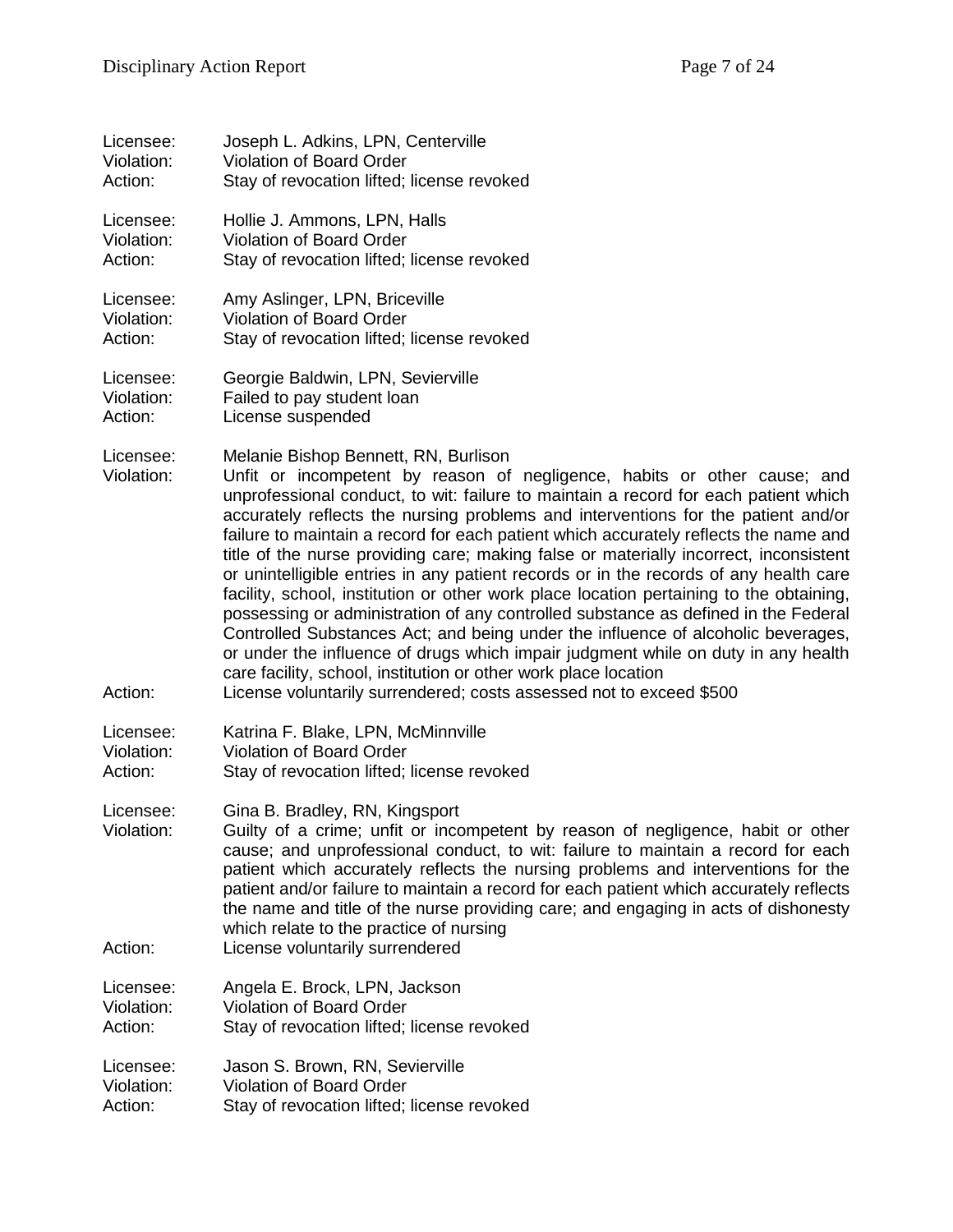Licensee: Joshua L. Buckham, RN, Clinton

Violation: Unfit or incompetent by reason of negligence, habits or other cause; addicted to alcohol or drugs to the degree of interfering with nursing duties; and unprofessional conduct, to wit: unauthorized use or removal of narcotics, drugs, supplies, or equipment from any health care facility, school, institution or other work place location; the use of any intoxicating beverage or the illegal use of any narcotic or dangerous drug while on duty in any health care facility, school, institution, or other work place location; and being under the influence of alcoholic beverages, or under the influence of drugs which impair judgment while on duty in any health care facility, school, institution or other work place location Action: License suspended with terms

Licensee: Tammy L. Campbell, RN, Soddy Daisy

Violation: Guilty of a crime; unfit or incompetent by reason of negligence, habits or other cause; and unprofessional conduct, to wit: the use of any intoxicating beverage or the illegal use of any narcotic or dangerous drug while on duty in any health care facility, school, institution, or other work place location; and being under the influence of alcoholic beverages, or under the influence of drugs which impair judgment while on duty in any health care facility, school, institution or other work place location

Action: License voluntarily surrendered

Licensee: Anna Sue W. Carney, RN, Nashville<br>Violation: Failed to apply to the Board for a c

Failed to apply to the Board for a certificate to practice as an advanced practice nurse while practicing as a Nurse Practitioner

Action: Assessed \$4,500 civil penalty

Licensee: Emily Carpenter, LPN, Celina

Violation: Failed to pay student loan

Action: License suspended

Licensee: Alicia S. Chambers, LPN, Gainsboro

Violation: Guilty of a crime; guilty of fraud or deceit in procuring or attempting to procure a license to practice nursing; and unprofessional conduct

Action: License revoked; assessed \$4,000 civil penalty, plus costs not to exceed \$5,000

Licensee: Jeffrey L. Christian, RN, Madison<br>Violation: Violation of Board Order Violation: Violation of Board Order Action: Stay of revocation lifted; license revoked

Licensee: Stephanie G. Compton, RN, Church Hill Violation: Violation of Board Order Action: Stay of revocation lifted; license revoked

Licensee: Cassandra Cook, RN, Sweetwater<br>Violation: Violation of Board Order Violation: Violation of Board Order<br>Action: Stav of revocation lifted: Stay of revocation lifted; license revoked

Licensee: Katie A. Cooper, RN, Hendersonville Violation: Guilty of a crime; addicted to alcohol or drugs to the degree of interfering with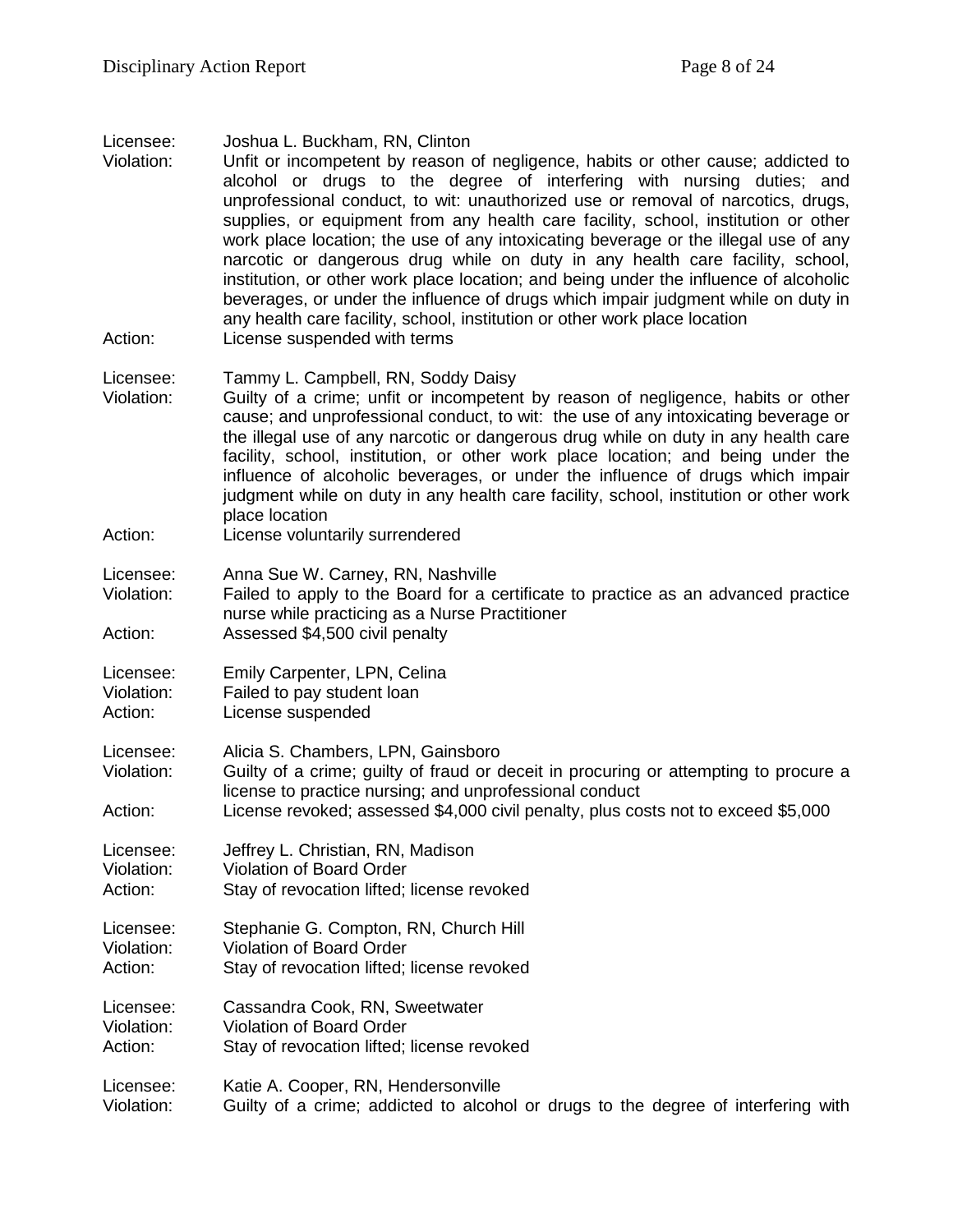nursing duties; and unprofessional conduct, to wit: making false or materially incorrect, inconsistent or unintelligible entries in any patient records or in the records of any health care facility, school, institution or other work place location pertaining to the obtaining, possessing or administration of any controlled substance as defined in the Federal Controlled Substances Act; unauthorized use or removal or narcotics, drugs, supplies, or equipment from any health care facility, school, institution or other work place location; the use of any intoxicating beverage or the illegal use of any narcotic or dangerous drug while on duty in any health care facility, school, institution, or other work place location; and engaging in acts of dishonesty which relate to the practice of nursing

Action: License suspended with terms; assessed \$500 civil penalty

#### Licensee: Dwight S. Cullen, LPN, Gallatin

- Violation: Unfit or incompetent by reason of negligence, habits or other cause; addicted to alcohol or drugs to the degree of interfering with nursing duties; mentally incompetent; and unprofessional conduct, to wit: intentionally or negligently causing physical or emotional injury to a patient; abandoning or neglecting a patient requiring nursing care; the use of any intoxicating beverage or the illegal use of any narcotic or dangerous drug while on duty in any health care facility, school, institution, or other work place location; and being under the influence of alcoholic beverages, or under the influence of drugs which impair judgment while on duty in any health care facility, school, institution or other work place location; and engaging in acts of dishonesty which relate to the practice of nursing
- Action: License revoked for a minimum of five years; assessed \$1,000 civil penalty, plus costs not to exceed \$5,000

Licensee: Renee Deneve, RN, Pigeon Forge Violation: Failed to pay student loan Action: License suspended

Licensee: William R. Draht, LPN, Winchester Violation: Violation of Board Order Action: Stay of revocation lifted; license revoked

Licensee: Krista R. Edwards, LPN, Medina

- Violation: Unfit or incompetent by reason of negligence, and unprofessional conduct, to wit: intentionally or negligently causing a physical or emotional injury to a patient; failure to maintain a record for each patient which accurately reflects the nursing problems and interventions for the patient and/or failure to maintain a record for each patient which accurately reflects the name and title of the nurse providing care; abandoning or neglecting a patient requiring nursing care; and making false or materially incorrect, inconsistent or unintelligible entries in any patient records or in the records of any health care facility, school, institution or other work place location pertaining to the obtaining, possessing or administration of any controlled substance as defined in the Federal Controlled Substances Act
- Action: License suspended; must obtain continuing education credits in the areas of patient rights and documentation

Licensee: Melanie Gurley Elam, RN, Tullahoma

Violation: Unfit or incompetent by reason of negligence, habits or other cause; addicted to alcohol or drugs to the degree of interfering with nursing duties; intentionally or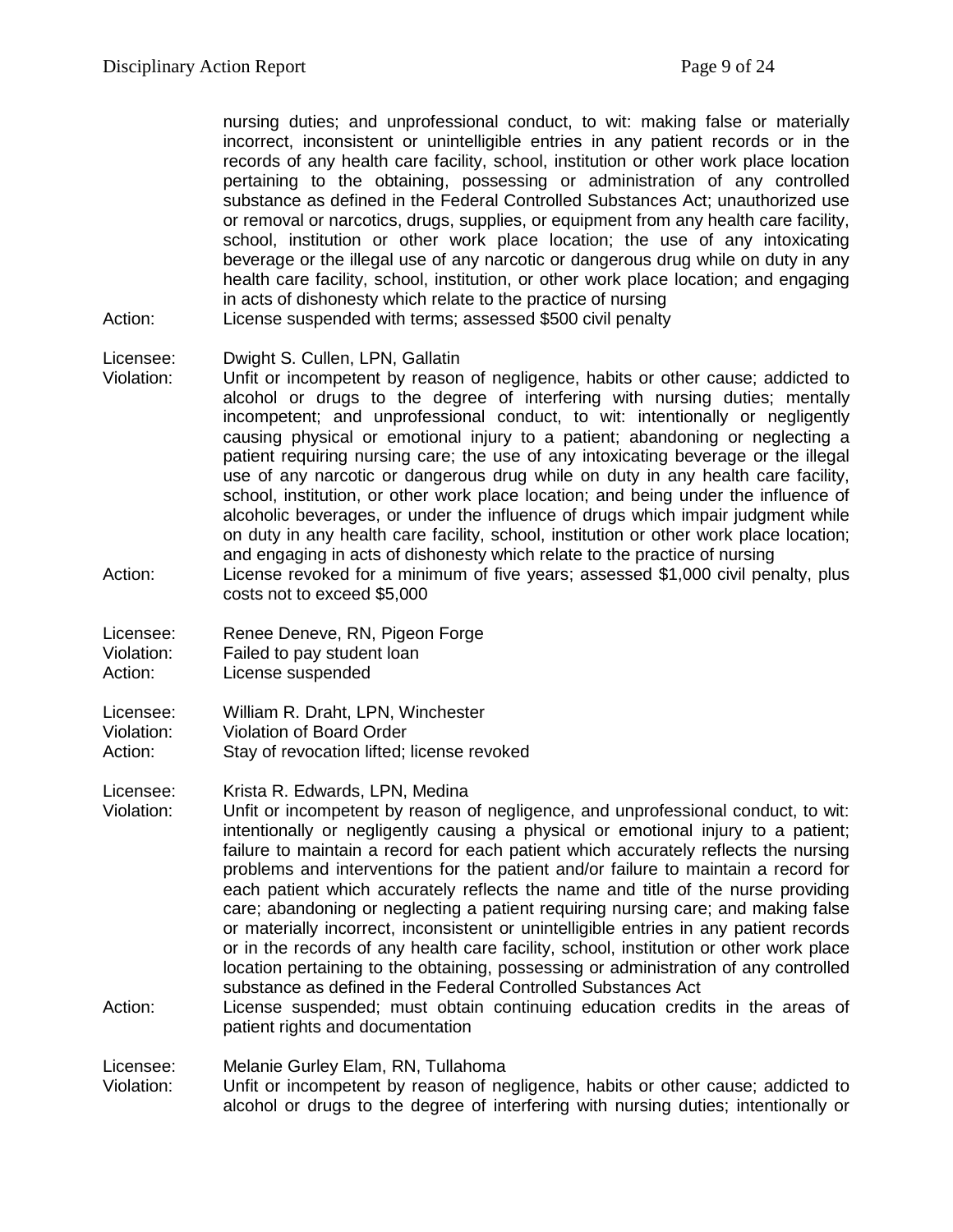| Action:                            | negligently causing physical injury to a patient; failure to maintain a record for each<br>patient which accurately reflects the nursing problems and interventions for the<br>patient and/or failure to maintain a record for each patient which accurately reflects<br>the name and title of the nurse providing care; making false or materially incorrect,<br>inconsistent or unintelligible entries in any patient records or in the records of any<br>health care facility, school, institution or other work place location pertaining to the<br>obtaining, possessing or administration of any controlled substance as defined in<br>the Federal Controlled Substances Act; unauthorized use or removal or narcotics,<br>drugs, supplies, or equipment from any health care facility, school, institution or<br>other work place location; use of any intoxicating beverage or the illegal use of any<br>narcotic or dangerous drug while on duty in any health care facility, school,<br>institution or other work place location; and impersonating another licensed<br>practitioner<br>License voluntarily surrendered |
|------------------------------------|-----------------------------------------------------------------------------------------------------------------------------------------------------------------------------------------------------------------------------------------------------------------------------------------------------------------------------------------------------------------------------------------------------------------------------------------------------------------------------------------------------------------------------------------------------------------------------------------------------------------------------------------------------------------------------------------------------------------------------------------------------------------------------------------------------------------------------------------------------------------------------------------------------------------------------------------------------------------------------------------------------------------------------------------------------------------------------------------------------------------------------------|
| Licensee:<br>Violation:<br>Action: | Niki M. Foster, LPN, Knoxville<br><b>Violation of Board Order</b><br>Stay of revocation lifted; license revoked                                                                                                                                                                                                                                                                                                                                                                                                                                                                                                                                                                                                                                                                                                                                                                                                                                                                                                                                                                                                                   |
| Licensee:<br>Violation:<br>Action: | Heather D. Fults, LPN, McMinnville<br>Unfit or incompetent by reason of negligence, habits or other cause; and<br>unprofessional conduct, to wit: making false or materially incorrect, inconsistent or<br>unintelligible entries in any patient records or in the records of any health care<br>facility, school, institution or other work place location pertaining to the obtaining,<br>possessing or administration of any controlled substance as defined in the Federal<br>Controlled Substances Act; unauthorized use or removal of narcotics, drugs,<br>supplies, or equipment from any health care facility, school, institution or other<br>work place location; and engaging in acts of dishonesty which relate to the<br>practice of nursing<br>License suspended with terms; assessed \$1,000 civil penalty, plus costs not to<br>exceed \$5,000                                                                                                                                                                                                                                                                    |
| Licensee:<br>Violation:<br>Action: | Penny V. Garrett, LPN, Clarksville<br><b>Violation of Board Order</b><br>Stay of revocation lifted; license revoked                                                                                                                                                                                                                                                                                                                                                                                                                                                                                                                                                                                                                                                                                                                                                                                                                                                                                                                                                                                                               |
| Licensee:<br>Violation:<br>Action: | Ashley Lynn Hall, LPN, Sharon<br>Unprofessional conduct, to wit: intentionally or negligently causing physical or<br>emotional injury to a patient<br>License voluntarily surrendered                                                                                                                                                                                                                                                                                                                                                                                                                                                                                                                                                                                                                                                                                                                                                                                                                                                                                                                                             |
| Licensee:<br>Violation:<br>Action: | Samantha L. Haney, LPN, McMinnville<br><b>Violation of Board Order</b><br>Stay of revocation lifted; license revoked                                                                                                                                                                                                                                                                                                                                                                                                                                                                                                                                                                                                                                                                                                                                                                                                                                                                                                                                                                                                              |
| Licensee:<br>Violation:<br>Action: | Shelia G. Hanner, RN/APN, Chattanooga<br>Unprofessional conduct; to wit: engaging in acts of dishonesty which relate to the<br>practice of nursing; and failure to meet the requirement of a current national<br>specialty certification in the appropriate nursing specialty area<br>RN license and APN certification placed on suspension                                                                                                                                                                                                                                                                                                                                                                                                                                                                                                                                                                                                                                                                                                                                                                                       |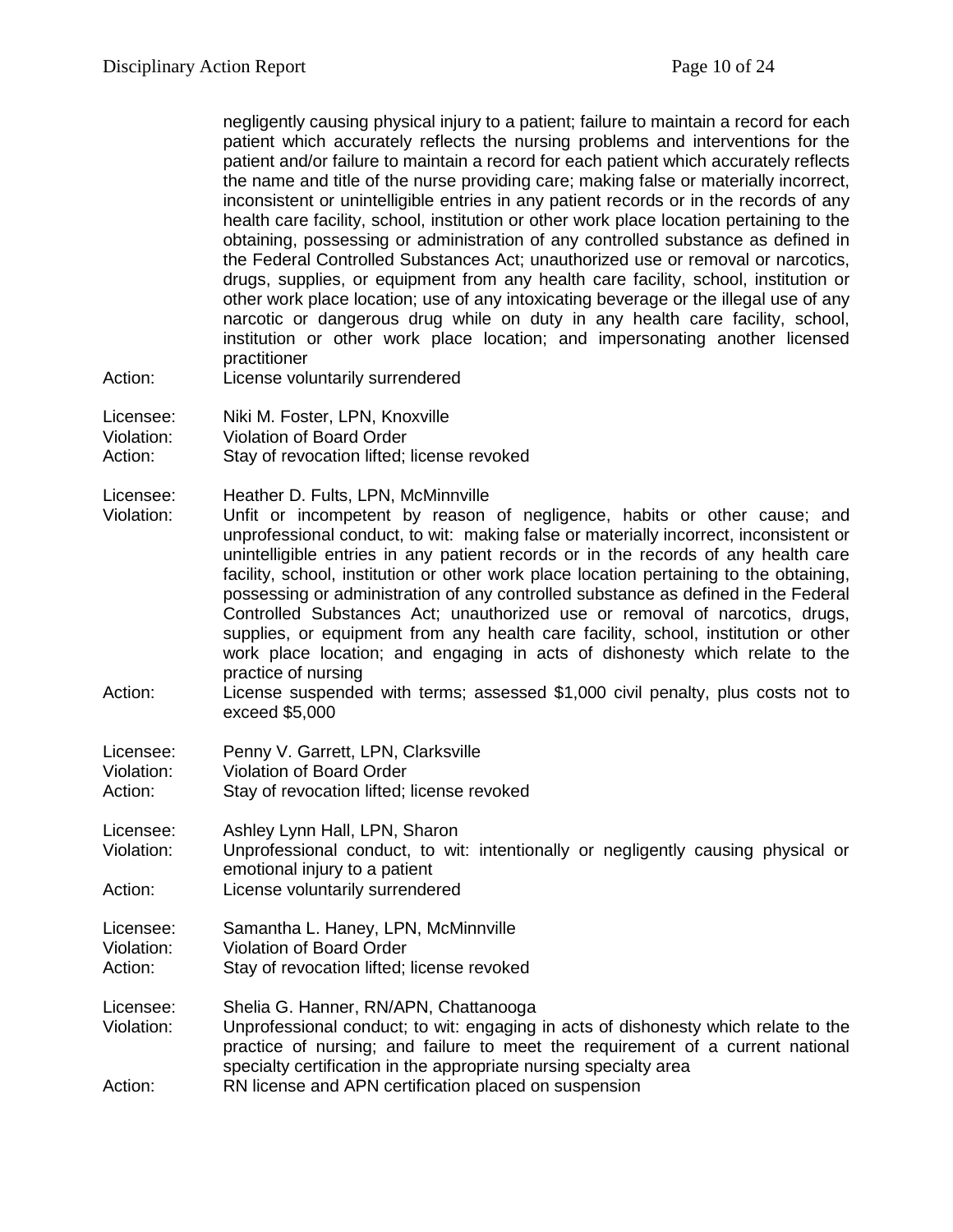| Licensee:                             | Karen D. Harrison, RN, Greenville                          |
|---------------------------------------|------------------------------------------------------------|
| Violation:                            | <b>Violation of Board Order</b>                            |
| Action:                               | Stay of revocation lifted; license revoked                 |
| Licensee:<br>$\overline{\phantom{a}}$ | Sherry A. Heide, RN, Knoxville<br>Violation of Doord Order |

Violation: Violation of Board Order Action: Stay of revocation lifted; license revoked

Licensee: Nicole Marie Hinkley, LPN, Clarksville<br>Violation: Unprofessional conduct

Violation: Unprofessional conduct<br>Action: License suspended. su

License suspended, suspension stayed; placed on probation to run concurrent with TNPAP contract but not less than three years; shall practice only in acute care setting; shall not practice in home-health setting; shall practice only under the on-site supervision of a physician, advanced practice nurse, or other registered nurse supervisor

Licensee: Kristie Dawn Johnson, LPN, Cleveland<br>Violation: Guilty of a crime: unfit or incompeten

- Guilty of a crime; unfit or incompetent by reason of negligence, habits or other cause; addicted to alcohol or drugs to the degree of interfering with nursing duties; and unprofessional conduct, to wit: abandoning or neglecting a patient requiring nursing care; the use of any intoxicating beverage or the illegal use of any narcotic or dangerous drug while on duty in any health care facility, school, institution, or other work place location; and being under the influence of alcoholic beverages, or under the influence of drugs which impair judgment while on duty in any health care facility, school, institution or other work place location Action: License voluntarily surrendered
- 

Licensee: Summer Craig Keasler, RN/APN, Thompson Station

- Violation: Unfit or incompetent by reason of negligence, habits or other cause; addicted to alcohol or drugs to the degree of interfering with nursing duties; mentally incompetent; guilty of unprofessional conduct; failure to maintain a record for each patient which accurately reflects the nursing problems and interventions for the patient and/or failure to maintain a record for each patient which accurately reflects the name and title of the nurse providing care; over-prescribing, or prescribing in a manner inconsistent with Rules 1000-04-.08 and 1000-04-.09; failure to practice professional nursing in a manner consistent with T.C.A. §63-7-103; engaging in acts of dishonesty which relate to the practice of nursing; failure to properly supervise a patient; failure to properly prescribe for the treatment of pain; failure to follow appropriate protocols in prescribing medicine; and, having been issued a certificate of fitness, failure to file a notice with the Board of Nursing containing: (a) the nurse's full name; (b) a copy of the formulary describing the categories of legend drugs to be prescribed and/or issued by the nurse; and (c) the name of the licensed physician having supervision, control and responsibility for prescriptive services rendered by the nurse and failure to properly update said information
- Action: RN license suspended for no less than 6 months with terms; APN certification revoked for no less than two years; assessed \$14,000 civil penalty, plus costs not to exceed \$30,000

Licensee: Susan E. King, RN, Memphis

Violation: Violated or attempted to violate, directly or indirectly, or assisted in or abetted the violation of or conspired to violate any provision of this chapter or any lawful order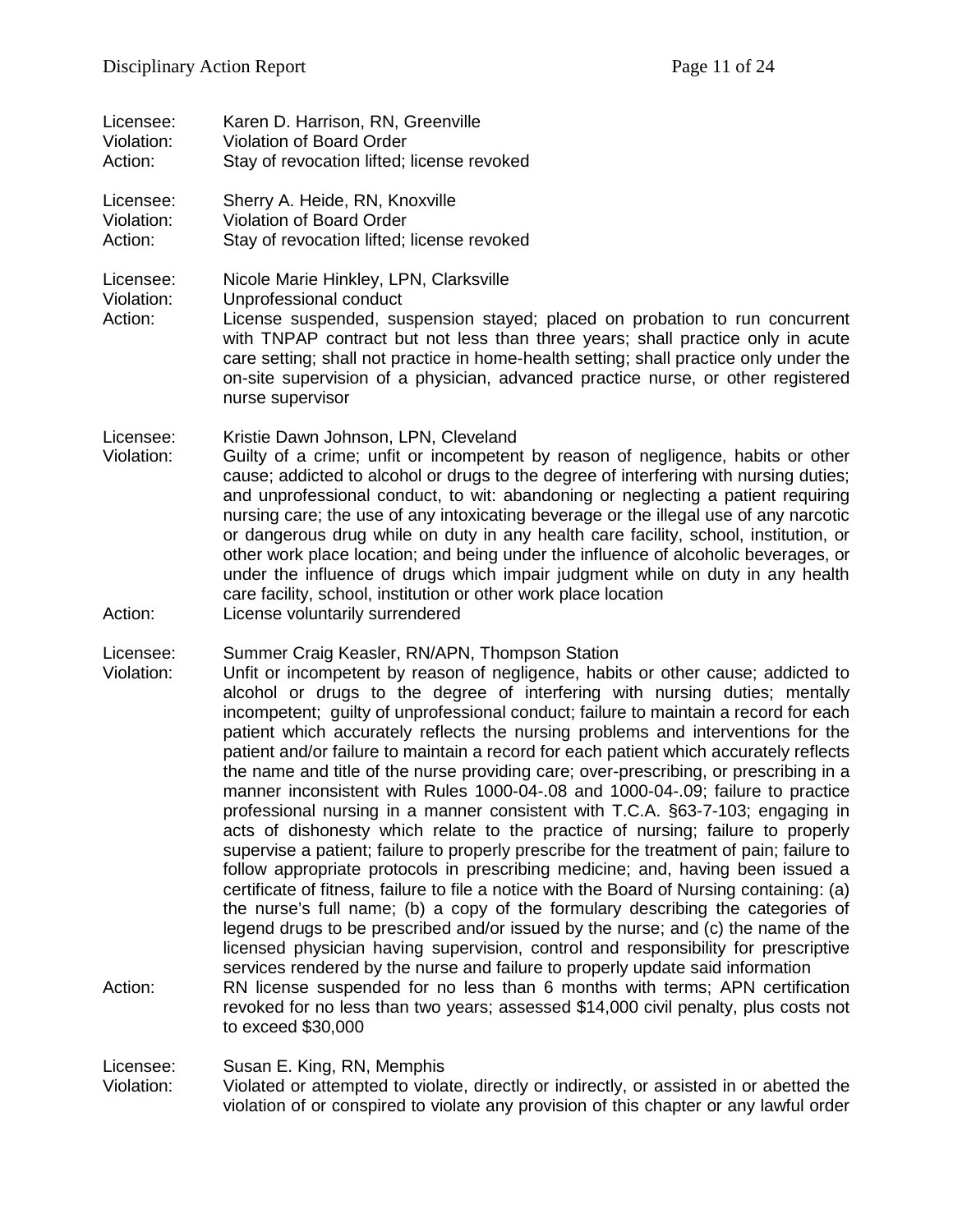of the board issued pursuant thereto; failure to submit evidence of being qualified to practice and be licensed; and practicing outside scope in administration of medications and treatments as prescribed by a licensed physician, dentist, podiatrist or nurse authorized to prescribe pursuant to § 63-7-123

Action: License reprimanded; must obtain continuing education credits in the areas of following physician's orders and writing orders for patients

Licensee: Shelley R. Krajnik, RN, Knoxville

- Unfit or incompetent by reason of negligence, habits or other cause; addicted to alcohol or drugs to the degree of interfering with nursing duties; and unprofessional conduct, to wit: unauthorized use or removal of narcotics, drugs, supplies, or equipment from any health care facility, school, institution or other work place location; the use of any intoxicating beverage or the illegal use of any narcotic or dangerous drug while on duty in any health care facility, school, institution, or other work place location; being under the influence of alcoholic beverages, or under the influence of drugs which impair judgment while on duty in any health care facility, school, institution or other work place location; and engaging in acts of dishonesty which relate to the practice of nursing
- Action: License revoked with revocation stayed; placed on probation to run concurrent with TNPAP contract but not less than five years

Licensee: Dallas R. Kyle, RN, Cleveland

Violation: Guilty of a crime; unfit or incompetent by reason of negligence, habit or other cause; violated or attempted to violate, directly or indirectly, or assisted in or abetted the violation of or conspired to violate any provision of this chapter or any lawful order of the board issued pursuant thereto; and unprofessional conduct, to wit: engaging in acts of dishonesty which relate to the practice of nursing Action: License reinstated on suspension with terms

Licensee: Kelly A. Lansdale, RN (Arkansas License), Marianna, AK<br>Violation: Unfit or incompetent by reason of negligence, habits or Unfit or incompetent by reason of negligence, habits or other cause; addicted to alcohol or drugs to the degree of interfering with nursing duties; and unprofessional conduct, to wit: making false or materially incorrect, inconsistent or unintelligible entries in any patient records or in the records of any health care facility, school, institution or other work place location pertaining to the obtaining, possessing or administration of any controlled substance as defined in the Federal Controlled Substances Act; unauthorized use or removal of narcotics, drugs, supplies, or equipment from any health care facility, school, institution or other work place location; and engaging in acts of dishonesty which relate to the practice of nursing

#### Action: Privilege to practice in the State of Tennessee is revoked

Licensee: Melissa A. Large, APN, Sevierville

Violation: Failure to file Notice and Formulary with the Board of Nursing containing the nurse's full name with a copy of the formulary describing the categories of legend drugs to be prescribed and/or issued by the nurse and the name of the licensed

Licensee: Julia Lange, RN, Yorktown, VA Violation: Failed to pay student loan Action: License suspended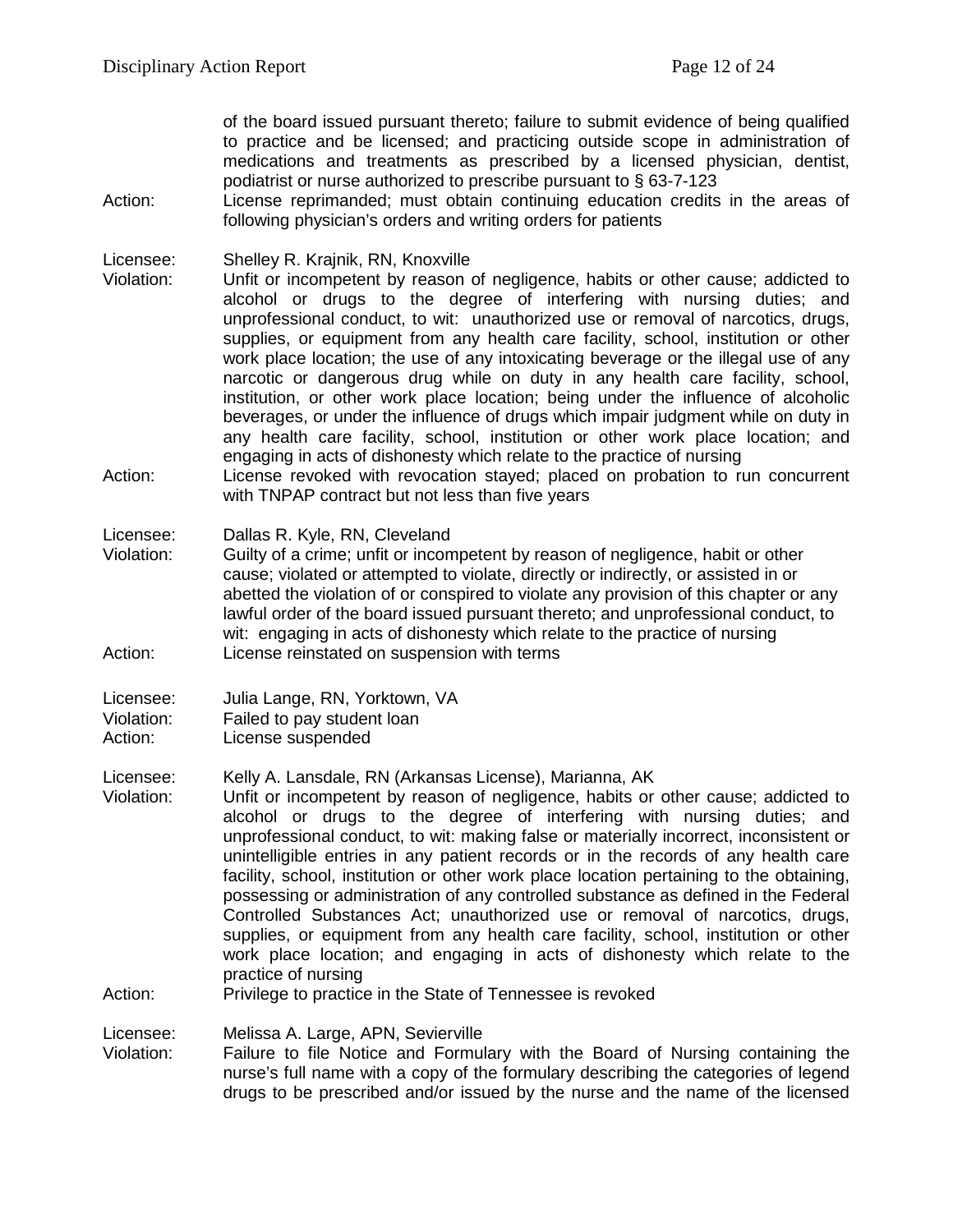| Action:                            | physician having supervision, control and responsibility for the prescriptive<br>services rendered by the nurse<br>Assessed \$1,400 civil penalty                                                                                                                                                                                                                                                                                                                                                                                                                                                                                                                                                                                                                                                                                                                                                                                                                                                                              |
|------------------------------------|--------------------------------------------------------------------------------------------------------------------------------------------------------------------------------------------------------------------------------------------------------------------------------------------------------------------------------------------------------------------------------------------------------------------------------------------------------------------------------------------------------------------------------------------------------------------------------------------------------------------------------------------------------------------------------------------------------------------------------------------------------------------------------------------------------------------------------------------------------------------------------------------------------------------------------------------------------------------------------------------------------------------------------|
| Licensee:<br>Violation:            | Patricia E. Lewis, LPN, Knoxville<br>Unprofessional conduct, to wit: engaging in acts of dishonesty which relate to the<br>practice of nursing                                                                                                                                                                                                                                                                                                                                                                                                                                                                                                                                                                                                                                                                                                                                                                                                                                                                                 |
| Action:                            | License revoked; assessed \$2,000 civil penalty, plus costs not to exceed \$5,000                                                                                                                                                                                                                                                                                                                                                                                                                                                                                                                                                                                                                                                                                                                                                                                                                                                                                                                                              |
| Licensee:<br>Violation:<br>Action: | Traci D. Livingston, LPN, Roan Mountain<br><b>Violation of Board Order</b><br>Stay of revocation lifted; license revoked                                                                                                                                                                                                                                                                                                                                                                                                                                                                                                                                                                                                                                                                                                                                                                                                                                                                                                       |
| Licensee:<br>Violation:<br>Action: | Kristin Lueking, RN, Knoxville<br>Failed to pay student loan<br>License suspended                                                                                                                                                                                                                                                                                                                                                                                                                                                                                                                                                                                                                                                                                                                                                                                                                                                                                                                                              |
| Licensee:<br>Violation:<br>Action: | Danny R. McAlister, LPN, Chattanooga<br>Violation of Board Order<br>Stay of revocation lifted; license revoked                                                                                                                                                                                                                                                                                                                                                                                                                                                                                                                                                                                                                                                                                                                                                                                                                                                                                                                 |
| Licensee:<br>Violation:<br>Action: | Lynda C. McCollum, RN, Maryville<br>Unfit or incompetent by reason of negligence, habits or other cause; addicted to<br>alcohol or drugs to the degree of interfering with nursing duties; and<br>unprofessional conduct, to wit: making false or materially incorrect, inconsistent or<br>unintelligible entries in any patient records or in the records of any health care<br>facility, school, institution or other work place location pertaining to the obtaining,<br>possessing or administration of any controlled substance as defined in the Federal<br>Controlled Substances Act; unauthorized use or removal of narcotics, drugs,<br>supplies, or equipment from any health care facility, school, institution or other<br>work place location; impersonating another licensed practitioner; and engaging in<br>acts of dishonesty which relate to the practice of nursing<br>License suspended with suspension stayed; placed on probation to run concurrent<br>with TNPAP contract but not less than three years |
| Licensee:<br>Violation:<br>Action: | Mary McGee, RN, Killlen, AL<br><b>Violation of Board Order</b><br>Stay of revocation lifted; license revoked                                                                                                                                                                                                                                                                                                                                                                                                                                                                                                                                                                                                                                                                                                                                                                                                                                                                                                                   |
| Licensee:<br>Violation:<br>Action: | Rayford T. McKee, LPN, Milan<br>Unprofessional conduct, to wit: engaging in acts of dishonesty which relate to the<br>practice of nursing<br>License voluntarily surrendered                                                                                                                                                                                                                                                                                                                                                                                                                                                                                                                                                                                                                                                                                                                                                                                                                                                   |
| Licensee:<br>Violation:            | Robert J. Miller, RN, Nashville<br>Unprofessional conduct, to wit: unfit or incompetent by reason of negligence,<br>habits or other cause; addicted to alcohol or drugs to the degree of interfering with<br>nursing duties; the use of any intoxicating beverage or the illegal use of any<br>narcotic or dangerous drug while on duty in any health care facility, school,<br>institution, or other work place location; and being under the influence of alcoholic<br>beverages, or under the influence of drugs which impair judgment while on duty in                                                                                                                                                                                                                                                                                                                                                                                                                                                                     |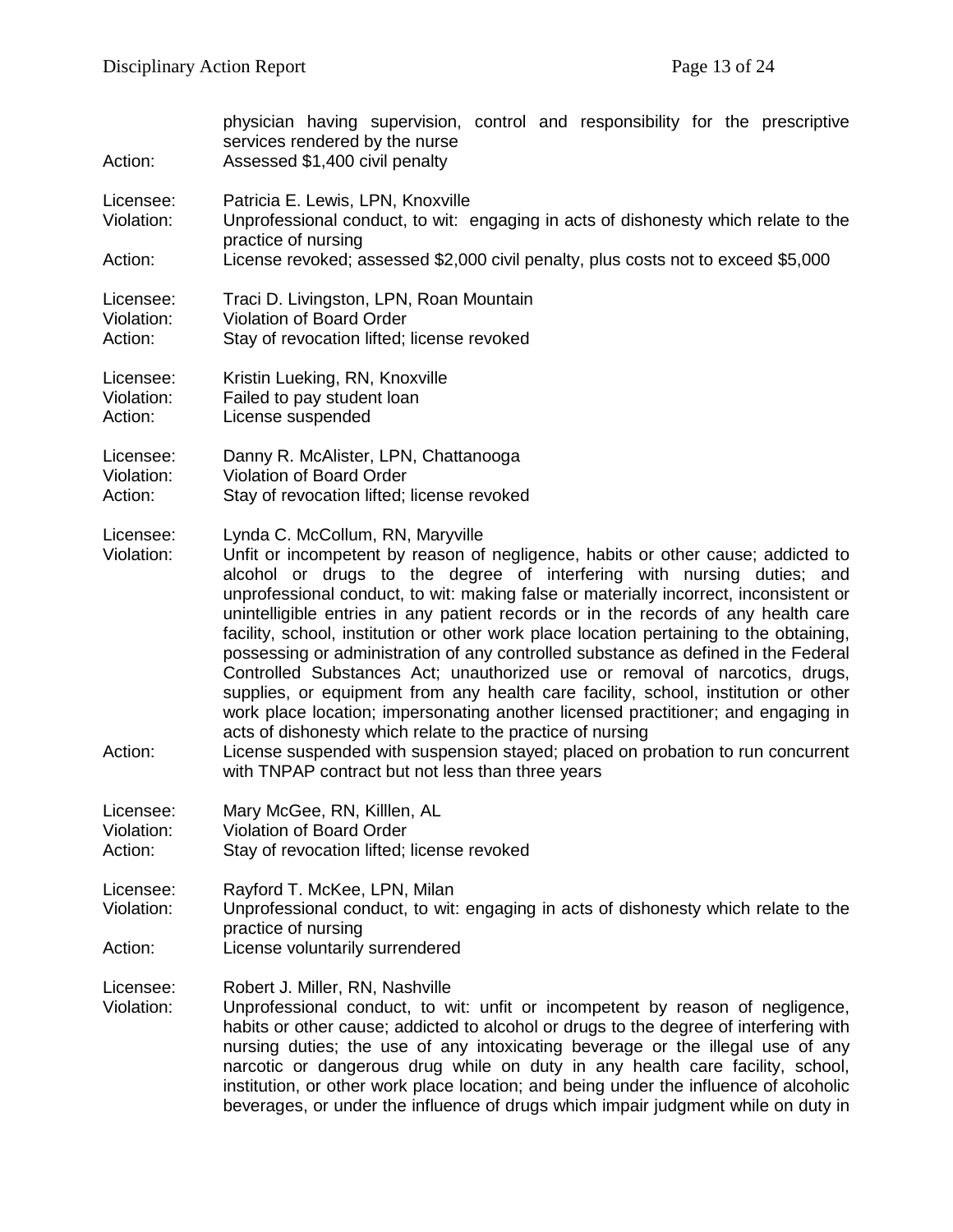any health care facility, school, institution or other work place location Action: License revoked; assessed \$500 civil penalty, plus costs not to exceed \$3,000

Licensee: Teri A. Moore, RN/APN, Knoxville

Violation: Unfit or incompetent by reason of negligence, habits or other cause; addicted to alcohol or drugs to the degree of interfering with nursing duties; and unprofessional conduct, to wit: impersonating another licensed practitioner; and engaging in acts of dishonesty which relate to the practice of nursing Action: RN license suspended with terms

Licensee: Michelle L. Montgomery, LPN, Clinton

- Violation: Guilty of a crime with regard to violation of T.C.A. 53-10-306 Controlled Substance Monitoring Act of 2002, to wit: any person who obtains or attempts to obtain information from the database by misrepresentation or fraud is guilty of a Class A misdemeanor, and any person who knowingly uses, releases, publishes, or otherwise makes available to any other person or entity any information submitted to, contained in, or obtained from the database for any purpose other than those specified in this part is guilty of a Class A misdemeanor; and unprofessional conduct, to wit: impersonating another licensed practitioner; violating confidentiality of information or knowledge concerning the patient, except as otherwise required by a court of law; and engaging in acts of dishonesty which relate to the practice of nursing
- Action: License placed on probation for a minimum period of two years; assessed \$4,500 civil penalty

Licensee: Erica Nickerson, RN, Biloxi, MS

- Violation: Unfit or incompetent by reason of negligence, habits or other cause; guilty of unprofessional conduct, to wit: making false or materially incorrect, inconsistent or unintelligible entries in any patient records or in the records of any health care facility, school, institution or other work place location pertaining to the obtaining, possessing or administration of any controlled substance as defined in the Federal Controlled Substances Act; unauthorized use or removal of narcotics, drugs, supplies, or equipment from any health care facility, school, institution or other work place location; revocation, suspension, probation or other discipline of a license to practice nursing by another state or territory of the United States for any act or omission which would constitute grounds for the revocation, suspension, probation or other discipline of a license in this state; and engaging in acts of dishonesty which relate to the practice of nursing
- Action: Privilege to practice nursing in the state of Tennessee revoked; shall cease and desist the practice of nursing in the state of Tennessee

Licensee: Shanda R. Norris, RN, Maryville

Violation: Unfit or incompetent by reason of negligence, habits or other cause; and unprofessional conduct, to wit: unauthorized use or removal of narcotics, drugs, supplies, or equipment from any health care facility, school, institution or other work place location; and engaging in acts of dishonesty which relate to the practice of nursing

Action: License suspended with terms

Licensee: Sue Ann O'Ffill, RN, Chattanooga Violation: Unprofessional conduct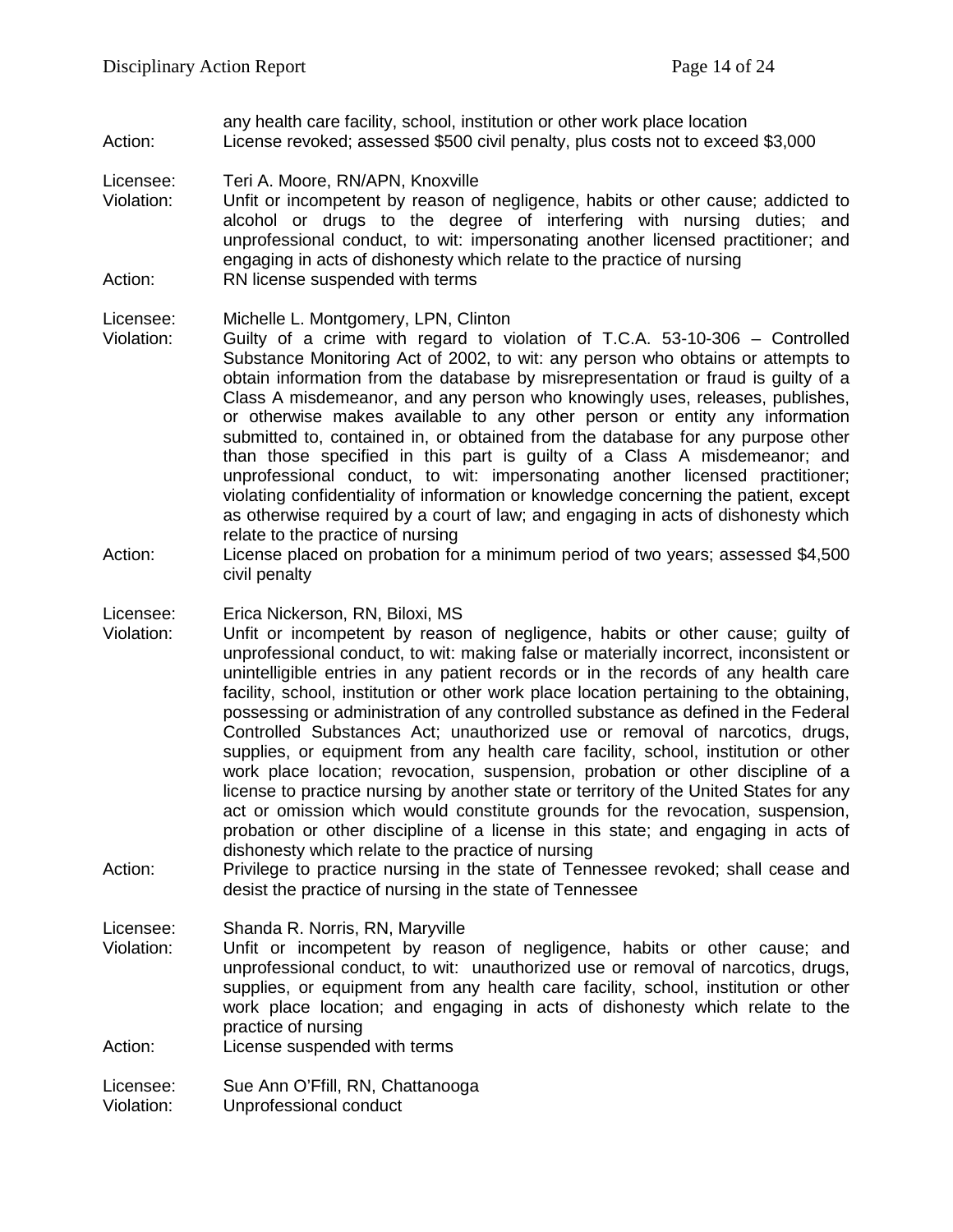Action: License suspended; assessed costs not to exceed \$5,000

Licensee: Brian M. Parks, RN, Hendersonville

- Violation: Unfit or incompetent by reason of negligence, habits or other cause; and unprofessional conduct, to wit: making false or materially incorrect, inconsistent or unintelligible entries in any patient records or in the records of any health care facility, school, institution or other work place location pertaining to the obtaining, possessing or administration of any controlled substance as defined in the Federal Controlled Substances Act; unauthorized use or removal of narcotics, drugs, supplies or equipment from any health care facility, school, institution or other work place location; and engaging in acts of dishonesty which relate to the practice of nursing
- Action: License suspended, suspension stayed; placed on probation to run concurrent with TNPAP contract but not less than three years

| Licensee:  | Amber L. Phipps, LPN, Clarksville          |
|------------|--------------------------------------------|
| Violation: | Violation of Board Order                   |
| Action:    | Stay of revocation lifted; license revoked |

Licensee: Stephanie Pye, LPN, Murfreesboro

Violation: Failed to pay student loan

Action: License suspended

Licensee: Jeffrey Rea, RN, Nashville<br>Violation: Unprofessional conduct: t

Unprofessional conduct; to wit: practicing professional nursing in a manner inconsistent with T.C.A. § 63-7-103; and performing nursing techniques or procedures without proper education and practice

Action: License reprimanded

Licensee: Marjorie Roberts, RN, Jonesborough

Violation: Unfit or incompetent by reason of negligence, habits or other cause; and unprofessional conduct, to wit: being under the influence of alcoholic beverages, or under the influence of drugs which impair judgment while on duty in any health care facility, school, institution or other work place location

Action: License suspended with terms

Licensee: Elizabeth M. Rodgers, RN/APN, Hixson

Violation: Unfit or incompetent by reason of negligence, habits or other cause; addicted to alcohol or drugs to the degree of interfering with nursing duties; and unprofessional conduct, to wit: failure to maintain a record for each patient which accurately reflects the nursing problems and interventions for the patient and/or failure to maintain a record for each patient which accurately reflects the name and title of the nurse providing care; aiding, abetting, assisting or hiring an individual to violate of circumvent any law of duly promulgated rule intended to guide the conduct of a nurse or any other licensed health care provider; failing to report, through proper channels, facts known to the individual regarding incompetent, unethical or illegal practice of any health care provider; over-prescribing, or prescribing in a manner inconsistent with Rules 1000-04-.08 and 1000-04-.09; and practicing professional nursing in a manner inconsistent with T.C.A. § 63-7-103 Action: Registered nurse license placed on suspension, suspension stayed; registered nurse license placed on probation to run concurrent with TNPAP contract but not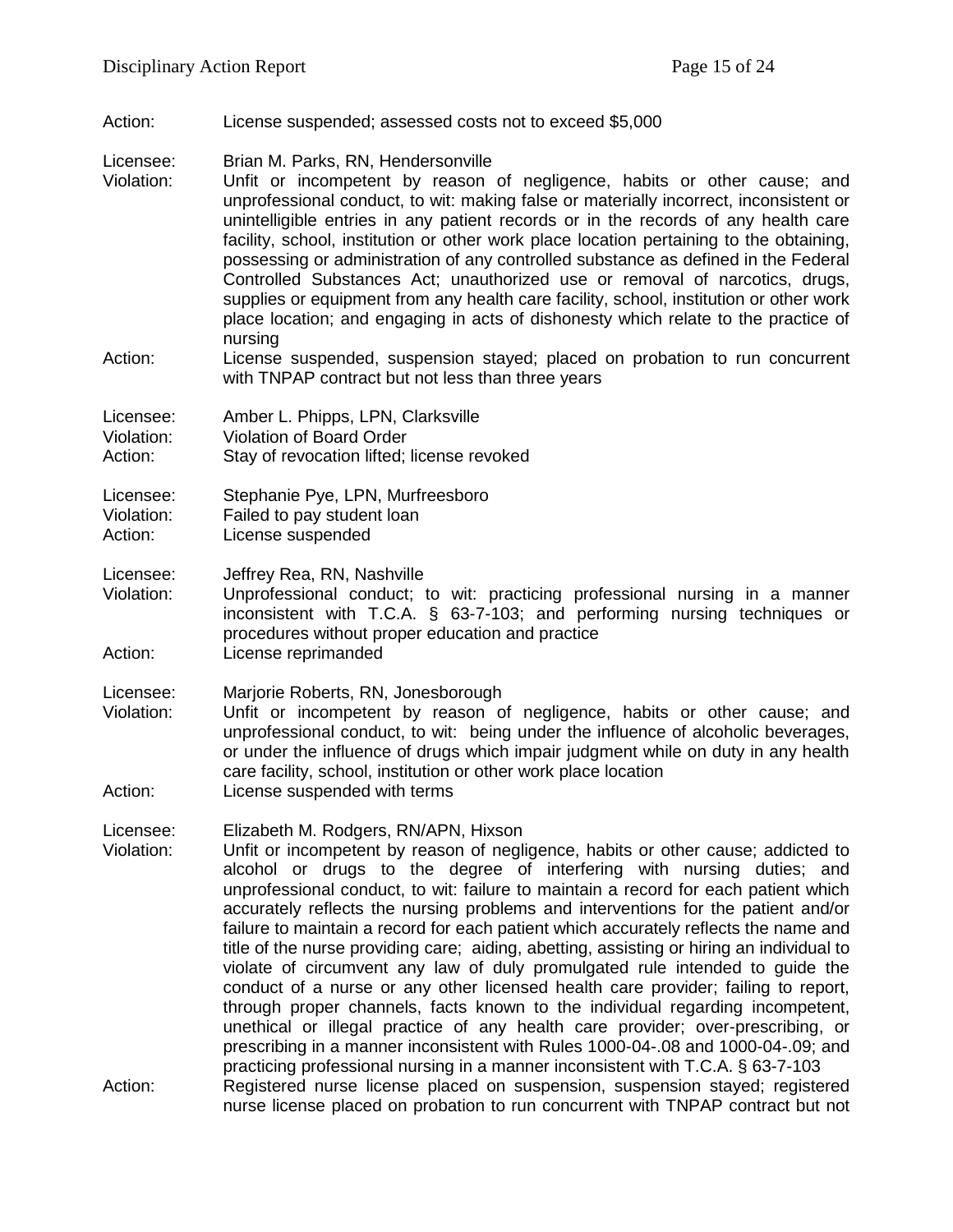less than three years; APN certificate revoked for no less than two years; must surrender Drug Enforcement Administration certification until both RN license and APN certificate have been unencumbered and unrestricted for two years; required course enrollment and continuing education, if APN certificate ever applied for in the future; must not be employed by a pain management clinic; assessed costs not to exceed \$5,000

Licensee: Marcia Suzanne Rooks, RN, Franklin, KY<br>Violation: Guilty of unprofessional conduct: to wit: a Guilty of unprofessional conduct; to wit: abandoning or neglecting a patient during nursing care

Action: Privilege to practice nursing in the state of Tennessee revoked; shall cease and desist the practice of nursing in the state of Tennessee

Licensee: Farrah H. Salmon, RN, McKenzie

- Violation: Unfit or incompetent by reason of negligence, habits or other cause; and unprofessional conduct, to wit: unauthorized use or removal of narcotics, drugs, supplies, or equipment from any health care facility, school, institution or other work place location; being under the influence of alcoholic beverages, or under the influence of drugs which impair judgment while on duty in any health care facility, school, institution or other work place location; and engaging in acts of dishonesty which relate to the practice of nursing
- Action: License suspended with terms; assessed \$1,500 civil penalty, plus costs not to exceed \$500

#### Licensee: Sandra G. Scoggins, RN, Chattanooga

Violation: Unprofessional conduct, to wit: the use of any intoxicating beverage or the illegal use of any narcotic or dangerous drug while on duty in any health care facility, school, institution, or other work place location; and being under the influence of alcoholic beverages, or under the influence of drugs which impair judgment while on duty in any health care facility, school, institution or other work place location Action: License suspended with terms

| Licensee:  | Tabatha S. Shepherd, RN, Clarksville       |
|------------|--------------------------------------------|
| Violation: | Violation of Board Order                   |
| Action:    | Stay of revocation lifted; license revoked |

Licensee: Bri-Anne Jean Simpson, LPN, Crossville

Violation: Guilty of a crime; unfit or incompetent by reason of negligence, habits or other cause; addicted to alcohol or drugs to the degree of interfering with nursing duties; and unprofessional conduct, to wit: abandoning or neglecting a patient requiring nursing care; the use of any intoxicating beverage or the illegal use of any narcotic or dangerous drug while on duty in any health care facility, school, institution, or other work place location; and being under the influence of alcoholic beverages, or under the influence of drugs which impair judgment while on duty in any health care facility, school, institution or other work place location

Action: License suspended with terms

Licensee: Wallace Dean Small, RN, Johnson City

Violation: Unprofessional conduct, to wit: unauthorized use or removal of narcotics, drugs, supplies, or equipment from any health care facility, school, institution or other work place location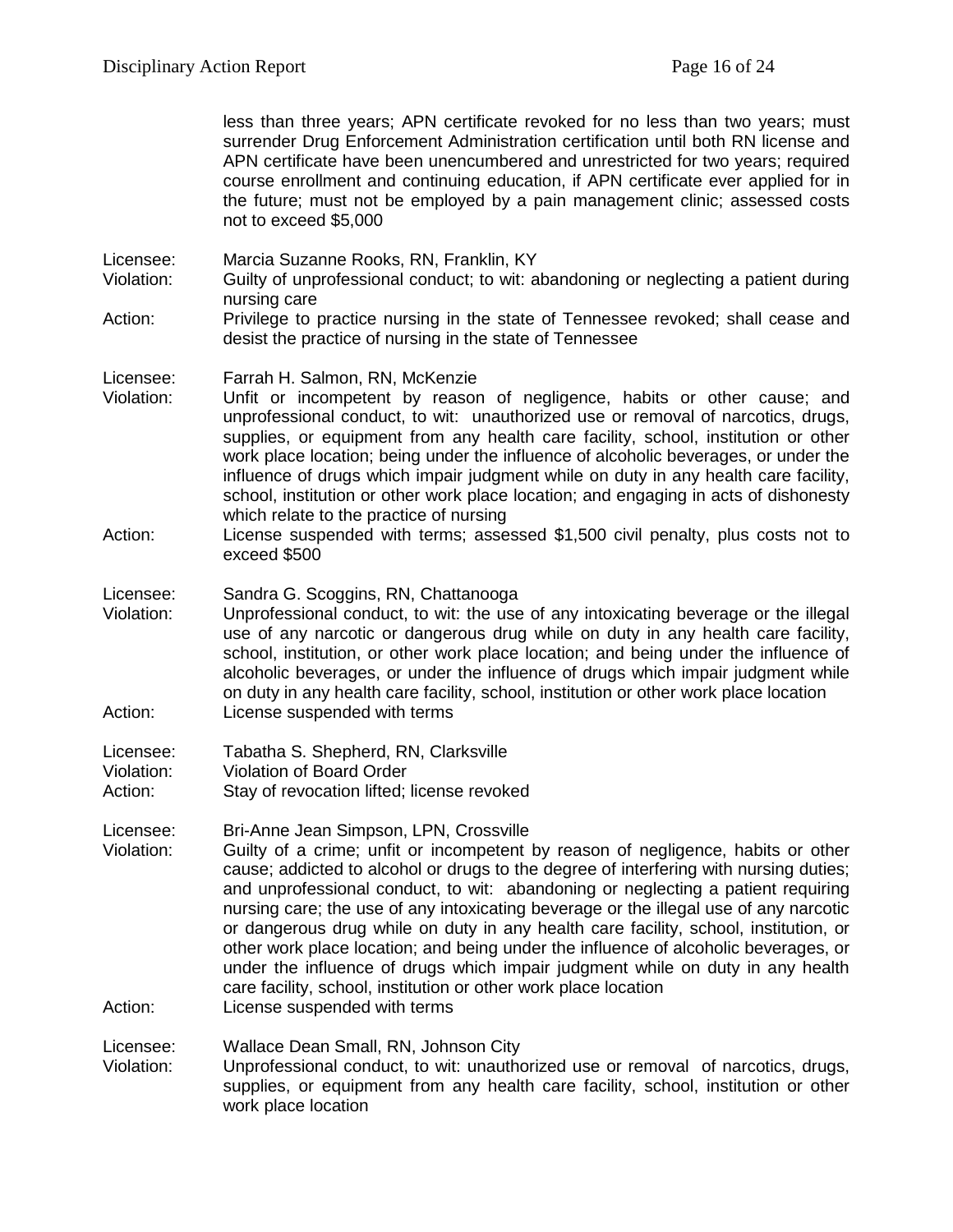| Action:                            | License reprimanded                                                                                                                                                                                                                                                                                                                                                                                                                                                                                                                                                                                                                                                                                                                                   |
|------------------------------------|-------------------------------------------------------------------------------------------------------------------------------------------------------------------------------------------------------------------------------------------------------------------------------------------------------------------------------------------------------------------------------------------------------------------------------------------------------------------------------------------------------------------------------------------------------------------------------------------------------------------------------------------------------------------------------------------------------------------------------------------------------|
| Licensee:<br>Violation:<br>Action: | Melissa Lea Smith, RN, Reliance<br>Guilty of unprofessional conduct<br>License suspended with terms                                                                                                                                                                                                                                                                                                                                                                                                                                                                                                                                                                                                                                                   |
| Licensee:<br>Violation:<br>Action: | Sybil Smith, LPN, Crossville<br>Failed to pay student loan<br>License suspended                                                                                                                                                                                                                                                                                                                                                                                                                                                                                                                                                                                                                                                                       |
| Licensee:<br>Violation:<br>Action: | Whitney Stanley, LPN, Knoxville<br>Failed to pay student loan<br>License suspended                                                                                                                                                                                                                                                                                                                                                                                                                                                                                                                                                                                                                                                                    |
| Licensee:<br>Violation:            | Tracy L. Steele, RN, Loudon<br>Unfit or incompetent by reason of negligence, habits or other cause; and<br>unprofessional conduct                                                                                                                                                                                                                                                                                                                                                                                                                                                                                                                                                                                                                     |
| Action:                            | License voluntarily surrendered; assessed costs not to exceed \$500                                                                                                                                                                                                                                                                                                                                                                                                                                                                                                                                                                                                                                                                                   |
| Licensee:<br>Violation:            | Jessica Leigh Ann Stephens, RN, Burkesville, KY<br>Guilty of unprofessional conduct, to wit: practicing nursing in a manner<br>inconsistent with T.C.A. §63-7-302                                                                                                                                                                                                                                                                                                                                                                                                                                                                                                                                                                                     |
| Action:                            | Privilege to practice nursing in the state of Tennessee voluntarily surrendered;<br>shall cease and desist the practice of nursing in the state of Tennessee; assessed<br>costs not to exceed \$500                                                                                                                                                                                                                                                                                                                                                                                                                                                                                                                                                   |
| Licensee:<br>Violation:            | Carla M. Surratt, LPN, Bolivar<br>Unfit or incompetent by reason of negligence, habits or other cause; and<br>unprofessional conduct, to wit: making false or materially incorrect, inconsistent or<br>unintelligible entries in any patient records or in the records of any health care<br>facility, school, institution or other work place location pertaining to the obtaining,<br>possessing or administration of any controlled substance as defined in the Federal<br>Controlled Substances Act; unauthorized use or removal of narcotics, drugs,<br>supplies, or equipment from any health care facility, school, institution or other<br>work place location; and engaging in acts of dishonesty which relate to the<br>practice of nursing |
| Action:                            | License suspended with terms                                                                                                                                                                                                                                                                                                                                                                                                                                                                                                                                                                                                                                                                                                                          |
| Licensee:<br>Violation:            | Ginger Lynette Sutherland, LPN, Johnson City<br>Unprofessional conduct, to wit: unfit or incompetent by reason of negligence,<br>habits or other cause; addicted to alcohol or drugs to the degree of interfering with<br>nursing duties; and being under the influence of alcoholic beverages, or under the<br>influence of drugs which impair judgment while on duty in any health care facility,<br>school, institution or other work place location                                                                                                                                                                                                                                                                                               |
| Action:                            | License suspended with terms                                                                                                                                                                                                                                                                                                                                                                                                                                                                                                                                                                                                                                                                                                                          |
| Licensee:<br>Violation:            | Cassandra L. Swartz, RN, Vicksburg, MS<br>Unfit or incompetent by reason of negligence, habits or other cause; guilty of<br>unprofessional conduct, to wit: failure to maintain a record for each patient which<br>accurately reflects the nursing problems and interventions for the patient and/or<br>failure to maintain a record for each patient which accurately reflects the name and                                                                                                                                                                                                                                                                                                                                                          |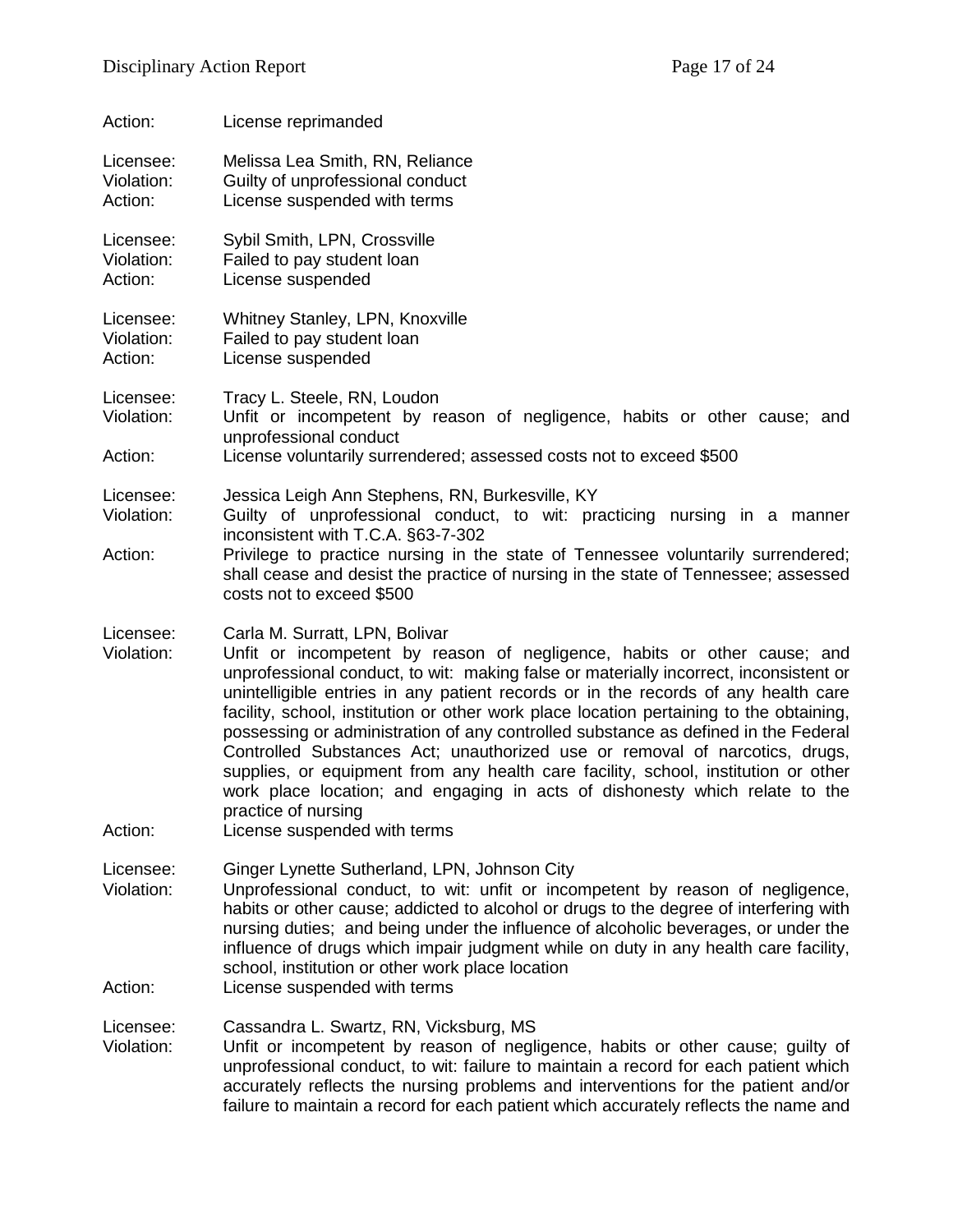title of the nurse providing care; and making false or materially incorrect, inconsistent or unintelligible entries in any patient records or in the records of any health care facility, school, institution or other work place location pertaining to the obtaining, possessing or administration of any controlled substance as defined in the Federal Controlled Substances Act

Action: Privilege to practice nursing in the state of Tennessee voluntarily surrendered; shall cease and desist the practice of nursing in the state of Tennessee

Licensee: Shannon K. Terry, RN, Jackson<br>Violation: Unfit or incompetent by reason

Unfit or incompetent by reason of negligence, habits or other cause; addicted to alcohol or drugs to the degree of interfering with nursing duties; guilty of unprofessional conduct, to wit: making false or materially incorrect, inconsistent or unintelligible entries in any patient records or in the records of any health care facility, school, institution or other work place location pertaining to the obtaining, possessing or administration of any controlled substance as defined in the Federal Controlled Substances Act; unauthorized use or removal of narcotics, drugs, supplies, or equipment from any health care facility, school, institution or other work place location; and the use of any intoxicating beverage or the illegal use of any narcotic or dangerous drug while on duty in any health care facility, school, institution or other work place location

Action: License suspended with terms

Licensee: Taneshia D. Thomas, LPN, Henderson<br>Violation: Violated or attempted to violate. directly

Violated or attempted to violate, directly or indirectly, or assisted in or abetted the violation of or conspired to violate any provision of this chapter or any lawful order of the board issued pursuant thereto; and failure to submit evidence of being qualified to practice and be licensed

| Action: | License revoked; assessed costs not to exceed \$2,000 |
|---------|-------------------------------------------------------|
|---------|-------------------------------------------------------|

| Licensee:  | Tangie Thomas, LPN, Nashville |
|------------|-------------------------------|
| Violation: | Failed to pay student loan    |
| Action:    | License suspended             |

Licensee: Melissa B. Thompson, RN/APN, Chattanooga

Violation: Guilty of a crime; and addicted to alcohol or drugs to the degree of interfering with nursing duties

Action: RN license and APN certification voluntarily surrendered

Licensee: Rachael L. Turner, RN, Del Rio

Violation: Unprofessional conduct, to wit: unauthorized use or removal of narcotics, drugs, supplies, or equipment from any health care facility, school, institution or other work place location; and the use of any intoxicating beverage or the illegal use of any narcotic or dangerous drug while on duty in any health care facility, school, institution or other work place location

Action: License reprimanded; must obtain continuing education credits in the area of record-keeping, documentation, and medication disposal; assessed \$3,400 civil penalty

Licensee: Jesse B. Watson, LPN, Newbern

Violation: Unfit or incompetent by reason of negligence, habits or other cause; and unprofessional conduct, to wit: making false or materially incorrect, inconsistent or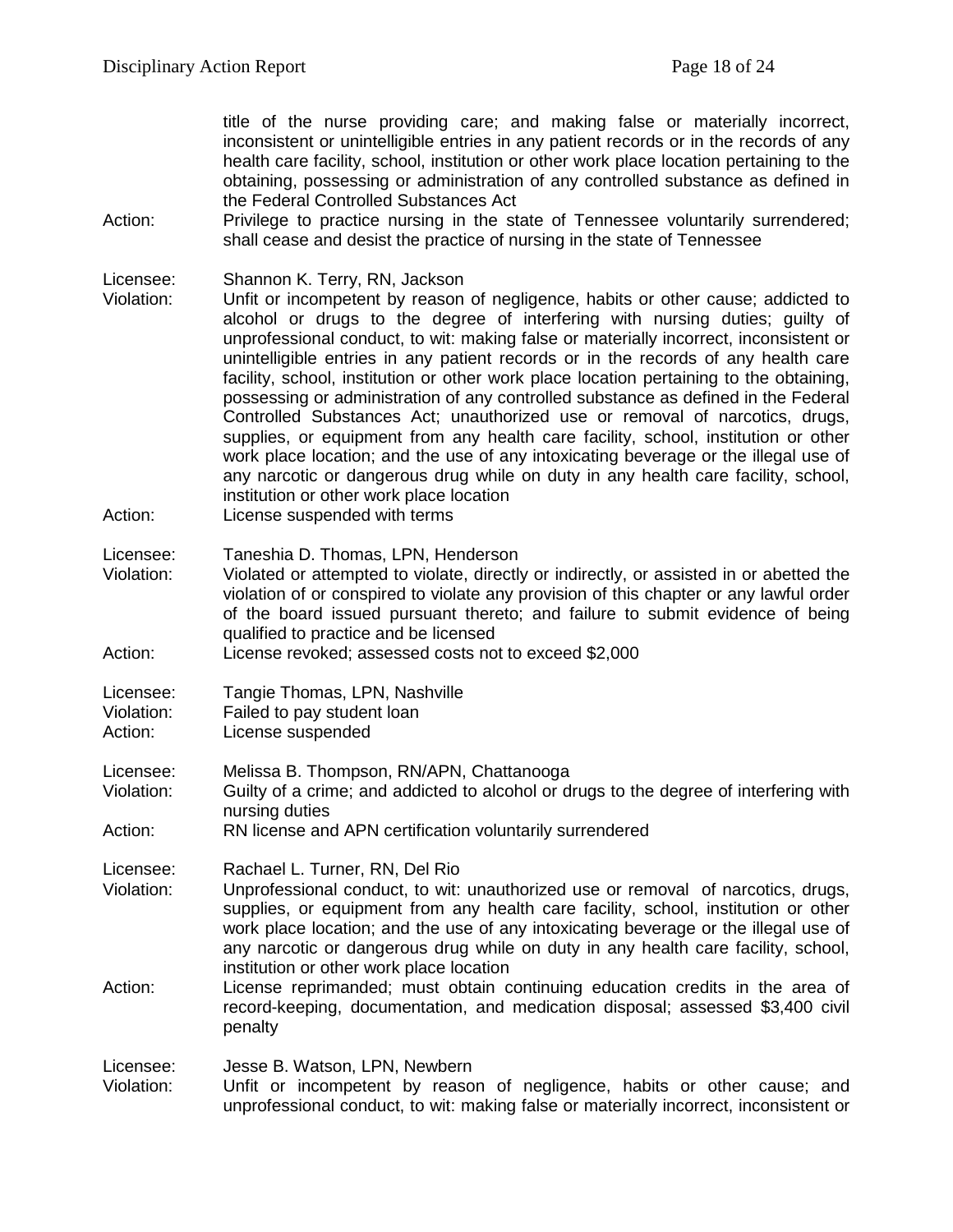unintelligible entries in any patient records or in the records of any health care facility, school, institution or other work place location pertaining to the obtaining, possessing or administration of any controlled substance as defined in the Federal Controlled Substances Act; unauthorized use or removal of narcotics, drugs, supplies or equipment from any health care facility, school, institution or other work place location; impersonating another licensed practitioner; and engaging in acts of dishonesty which relate to the practice of nursing

Action: License suspended with terms

Licensee: James Wilber, RN, Gallatin<br>Violation: Failed to pay student loan Failed to pay student loan Action: License suspended

- Licensee: Jana Suzanne Duck Wilson, RN, Jackson Violation: Guilty of a crime; violated or attempted to violate, directly or indirectly, or assisted in or abetted the violation of or conspired to violate any provision of this chapter or any lawful order of the board issued pursuant thereto; and guilty of unprofessional conduct
- Action: License reinstated with suspension stayed; placed on probation for no less than three years to run concurrent with TNPAP contract

#### Licensee: Judy L. Wilson, LPN, Covington

- Violation: Unfit or incompetent by reason of negligence, habits or other cause; addicted to alcohol or drugs to the degree of interfering with nursing duties; and unprofessional conduct, to wit: making false or materially incorrect, inconsistent or unintelligible entries in any patient records or in the records of any health care facility, school, institution or other work place location pertaining to the obtaining, possessing or administration of any controlled substance as defined in the Federal Controlled Substances Act; unauthorized use or removal of narcotics, drugs, supplies, or equipment from any health care facility, school, institution or other work place location; the use of any intoxicating beverage or the illegal use of any narcotic or dangerous drug while on duty in any health care facility, school, institution, or other work place location; being under the influence of alcoholic beverages, or under the influence of drugs which impair judgment while on duty in any health care facility, school, institution or other work place location; and engaging in acts of dishonesty which relate to the practice of nursing Action: License suspended with terms
- Licensee: Ashley P. Womack, LPN, Calhoun Violation: Violation of Board Order Action: Stay of revocation lifted; license revoked

Licensee: Andrew J. Wright, RN, Jackson

Violation: Unfit or incompetent by reason of negligence, habits or other cause; addicted to alcohol or drugs to the degree of interfering with nursing duties; and unprofessional conduct, to wit: making false or materially incorrect, inconsistent or unintelligible entries in any patient records or in the records of any health care facility, school, institution or other work place location pertaining to the obtaining, possessing or administration of any controlled substance as defined in the Federal Controlled Substances Act; and unauthorized use or removal of narcotics, drugs, supplies or equipment from any health care facility, school, institution or other work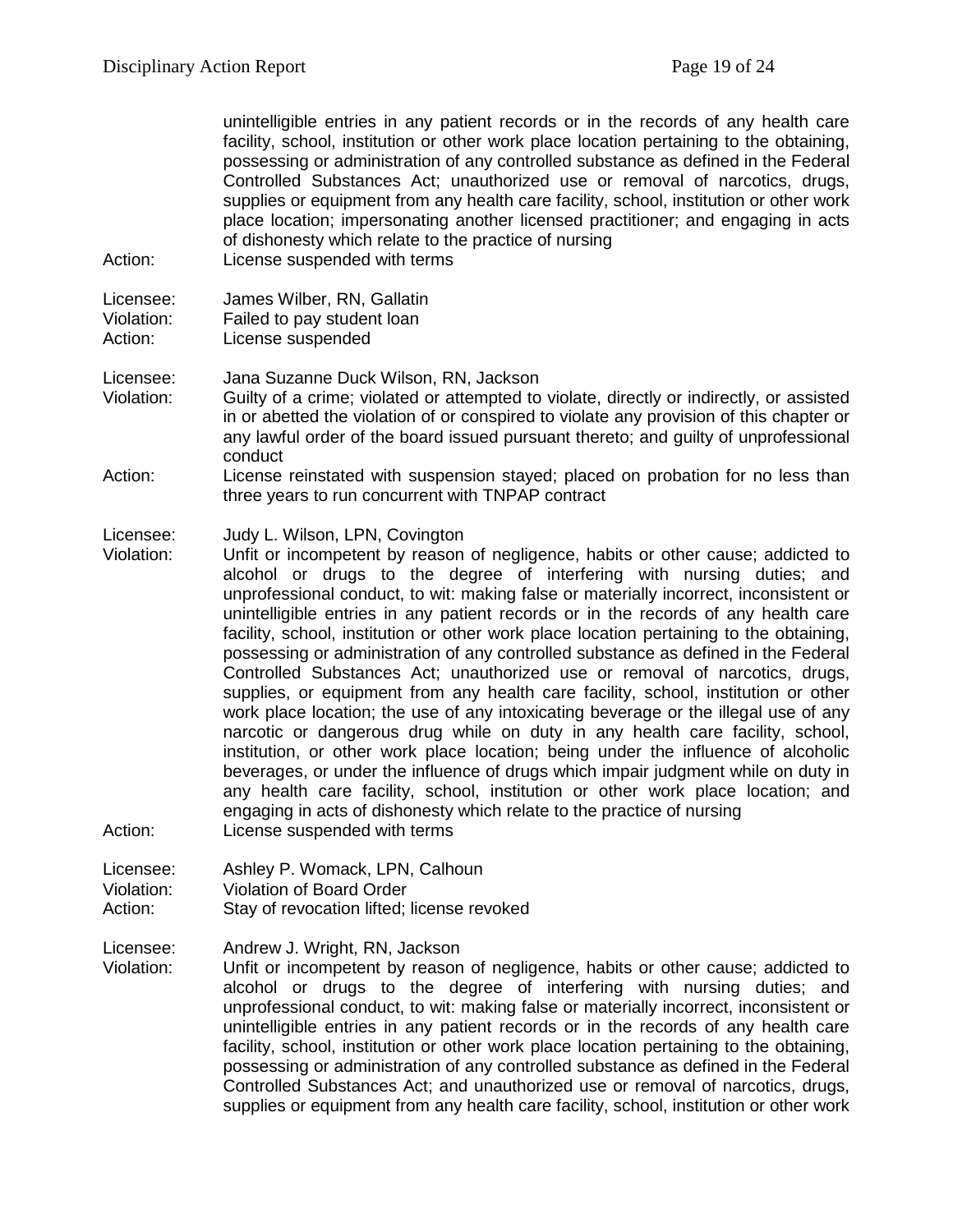place location Action: License revoked; assessed \$800 civil penalties, plus costs not to exceed \$3,000

- Licensee: Joyce Ann Wright, RN/APN, Greeneville
- Violation: Unprofessional conduct, to wit: failure to maintain a record for each patient which accurately reflects the nursing problems and interventions for the patient and/or failure to maintain a record for each patient which accurately reflects the name and title of the nurse providing care
- Action: RN license reprimanded; APN certification placed on probation for no less than 3 years; must cease and desist all practice as an advanced practice nurse in the diet clinic setting for 3 years; and course enrollment and continuing education required
- Licensee: Anita G. Wyatt, RN, Germantown<br>Violation: Unfit or incompetent by reason o
- Unfit or incompetent by reason of negligence, habits or other cause; addicted to alcohol or drugs to the degree of interfering with nursing duties; and unprofessional conduct, to wit: making false or materially incorrect, inconsistent or unintelligible entries in any patient records or in the records of any health care facility, school, institution or other work place location pertaining to the obtaining, possessing or administration of any controlled substance as defined in the Federal Controlled Substances Act; unauthorized use or removal of narcotics, drugs, supplies, or equipment from any health care facility, school, institution or other work place location; the use of any intoxicating beverage or the illegal use of any narcotic or dangerous drug while on duty in any health care facility, school, institution, or other work place location; being under the influence of alcoholic beverages, or under the influence of drugs which impair judgment while on duty in any health care facility, school, institution or other work place location; and engaging in acts of dishonesty which relate to the practice of nursing
- Action: License voluntarily surrendered

#### **BOARD OF NURSING HOME ADMINISTRATORS**

- Licensee: Wawana Lynn Brakebill, NHA, Knoxville
- Failure to assume ultimate responsibility and duties as an administrator; and unfit or incompetent by reasons of negligence, habits or other causes
- Action: License placed on probation for five years with terms; assessed \$2,000 civil penalty

#### **BOARD OF OSTEOPATHIC EXAMINATION**

- Licensee: Gary J. Voytik, DO, Cleveland
- Knowingly performing any act that in any way assists an unlicensed person to unlawfully practice
- Action: License reprimanded with terms; assessed \$1,000 civil penalty

# **BOARD OF PHARMACY**

| Licensee:  | Alisha L. Dugger, RT, Knoxville                                  |
|------------|------------------------------------------------------------------|
| Violation: | Failed to maintain current registration as a pharmacy technician |
| Action:    | Assessed \$100 civil penalty                                     |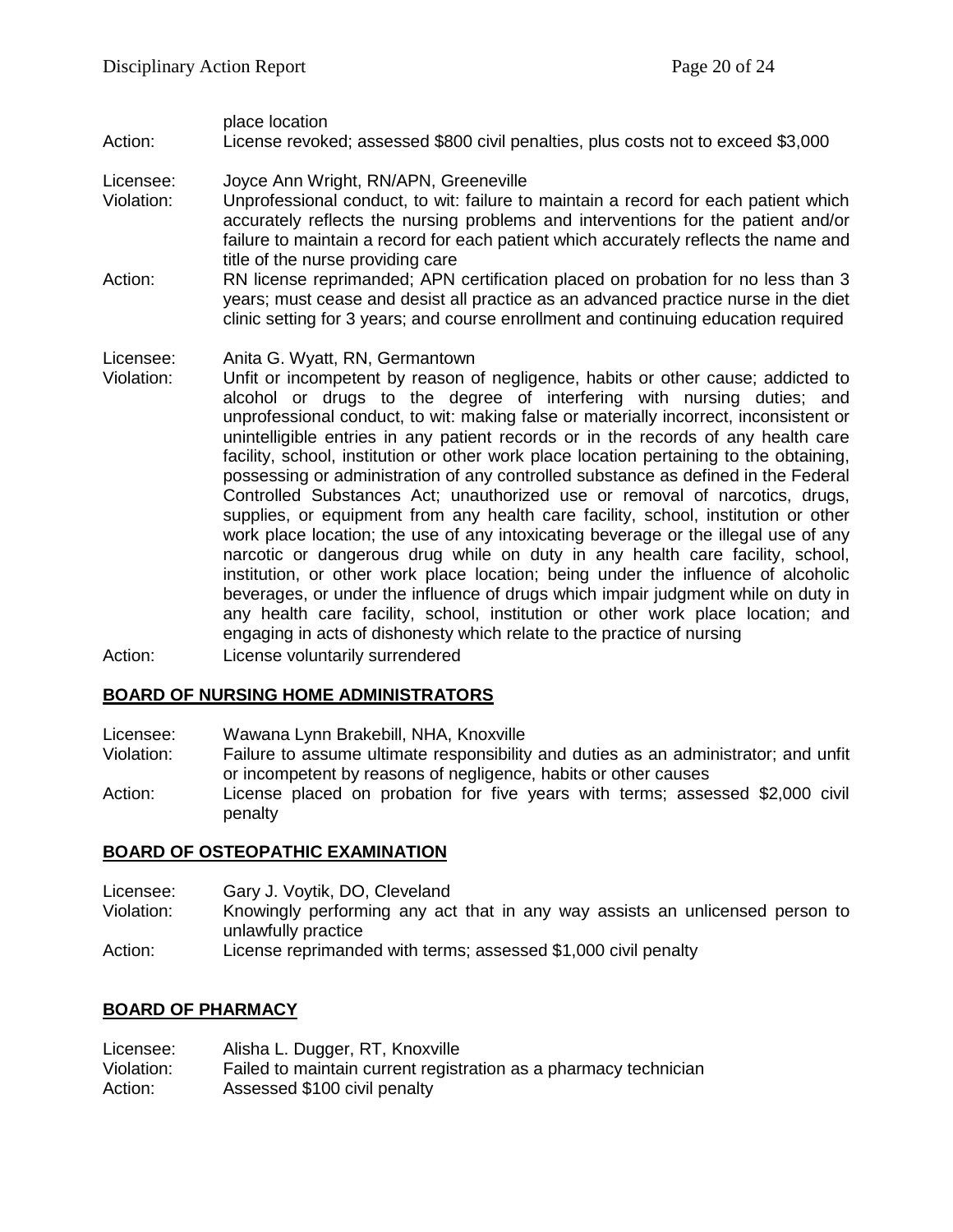| Licensee:<br>Violation:<br>Action: | Janice R. Evans, DPh, Springfield<br>Failed to pay student loan<br>License suspended                                                                                                                                                                                                                                                                        |
|------------------------------------|-------------------------------------------------------------------------------------------------------------------------------------------------------------------------------------------------------------------------------------------------------------------------------------------------------------------------------------------------------------|
| Licensee:<br>Violation:            | First Choice Home Medical Supplies, LLC Athens<br>Relocated facility and proceeded to do business without obtaining an inspection<br>on the relocated facility                                                                                                                                                                                              |
| Action:                            | Assessed \$1,400 civil penalty                                                                                                                                                                                                                                                                                                                              |
| Licensee:<br>Violation:<br>Action: | Oxygen & Respiratory Care, Inc., Madison<br>Continued to operate facility on expired license<br>Assessed \$600 civil penalty                                                                                                                                                                                                                                |
| Licensee:<br>Violation:<br>Action: | Patrice Lashon Moore, RT, Denmark<br>Failure to pay student loan<br>License suspended                                                                                                                                                                                                                                                                       |
| Licensee:<br>Violation:<br>Action: | Tiffany Janea Nightingale, RT, Antioch<br>Failed to pay student loan<br>License suspended                                                                                                                                                                                                                                                                   |
| Licensee:<br>Violation:<br>Action: | Deanna Sanders, RT, Oak Ridge<br>Failed to pay student loan<br>License suspended                                                                                                                                                                                                                                                                            |
| Licensee:<br>Violation:            | Rebecca Wortham, RT, Huntington<br>Possessed legend drugs without a valid prescription and outside of the<br>supervisory control or responsibility of a pharmacist by removing controlled<br>substances from the pharmacy without authorization from a licensed prescriber                                                                                  |
| Action:                            | License revoked                                                                                                                                                                                                                                                                                                                                             |
| Licensee:<br>Violation:            | Zimmer Spine, Distributor, Memphis<br>Engaged in conduct prohibited or made unlawful by T.C.A. § 63-10-305 (4), to wit:<br>opened and conducted business for 137 months without first obtaining a license<br>and inspection for that facility, while engaged in the sale, manufacturing, or<br>distributing of prescription drugs and prescription devices. |
| Action:                            | Assessed \$13,700 civil penalty, plus costs not to exceed \$10,000                                                                                                                                                                                                                                                                                          |

#### **BOARD OF PHYSICAL THERAPY**

Licensee: Joshua T. Mitchell, PT, Nashville<br>Violation: Failed to adhere to standards

Failed to adhere to standards of ethics of the physical therapy profession; engaged in the performance of substandard care by a physical therapist due to ignorance, incompetence or a deliberate or negligent act or failure to act; made misleading, deceptive, untrue, or fraudulent misrepresentations, and failed to maintain adequate patient records that contain a minimum of an evaluation of objective finding, a physical therapy treatment diagnosis, the plan of care including desired outcomes, the treatment record, a discharge plan including results of intervention and sufficient information to identify the patient

Action: License suspended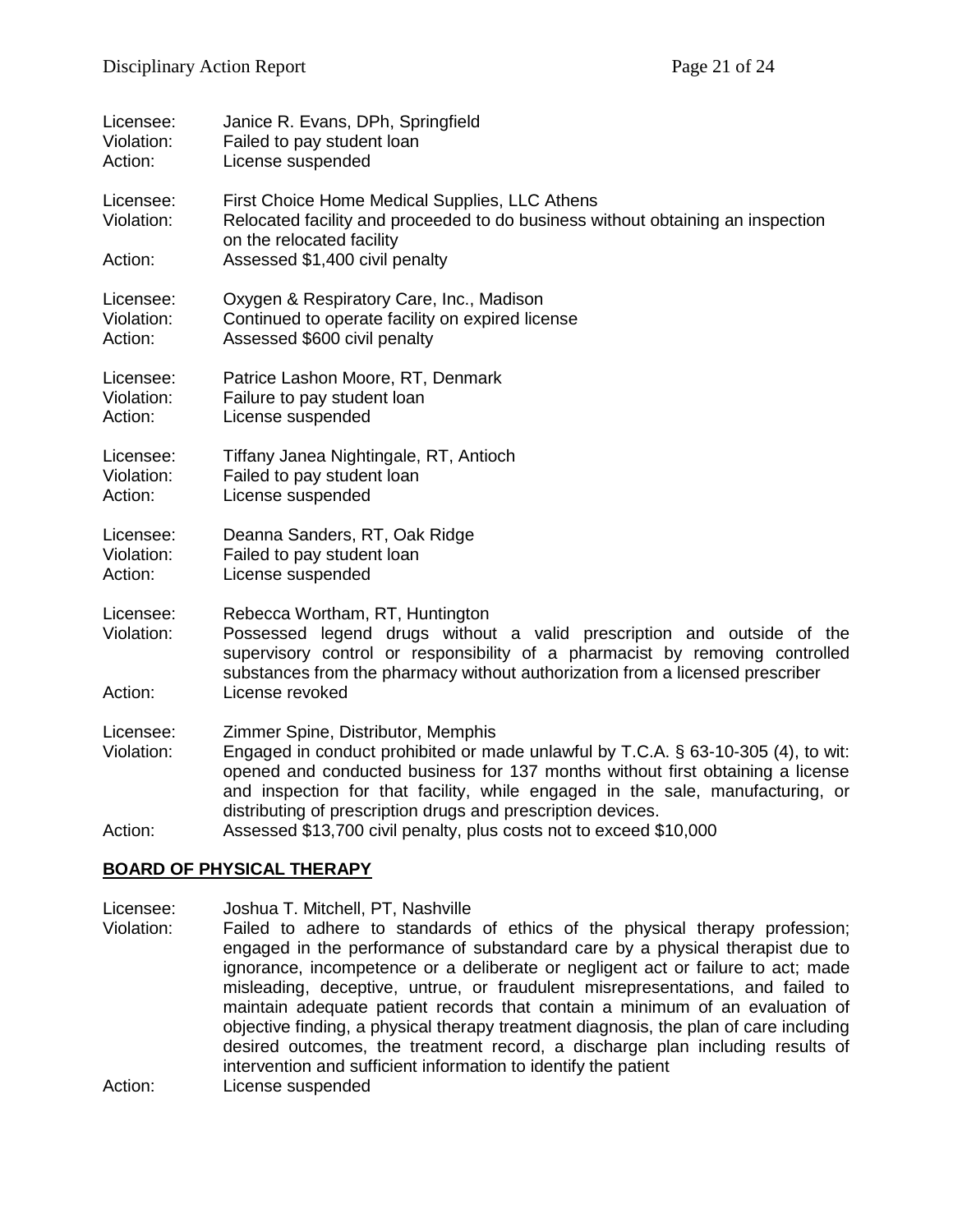Licensee: Wendy Hooper-Plunkett, PT, White Bluff<br>Violation: Failed to adhere to standards of ethics

- Failed to adhere to standards of ethics of the physical therapy profession; made misleading, deceptive, untrue, or fraudulent misrepresentations, and failed to maintain adequate patient records that contain a minimum of an evaluation of objective finding, a physical therapy treatment diagnosis, the plan of care including desired outcomes, the treatment record, a discharge plan including results of intervention and sufficient information to identify the patient.
- Action: License placed on probation with terms; must complete 10 hours of continuing education

#### Licensee: Donald O. Howard, PTA, Sewanee

- Violation: Making false or misleading statements or representations, being guilty of fraud or deceit in obtaining admission to practice or being guilty of fraud or deceit in the licensee's practice; and failed to maintain adequate patient records that contain a minimum of an evaluation of objective finding, a physical therapy treatment diagnosis, the plan of care including desired outcomes, the treatment record, a discharge plan including results of intervention and sufficient information to identify the patient
- Action: License placed on probation; assessed \$1,300 civil penalty

## **BOARD OF RESPIRATORY CARE**

| Licensee:<br>Violation:            | Linda Barstad, RRT, Estill Springs<br>Unprofessional or dishonorable conduct; habitual intoxication or personal misuse<br>of narcotics, controlled substances or any other drugs or the use of alcoholic<br>beverages or stimulants in such a manner as to adversely affect the person's                                                                                                                                                                                                                                                           |
|------------------------------------|----------------------------------------------------------------------------------------------------------------------------------------------------------------------------------------------------------------------------------------------------------------------------------------------------------------------------------------------------------------------------------------------------------------------------------------------------------------------------------------------------------------------------------------------------|
| Action:                            | ability to practice respiratory care; and engaged in the practice of respiratory care<br>when mentally or physically unable to safely do so<br>License officially recognized as retired; shall not to apply for reactivation of license<br>until practitioner has entered into a contract with TNPAP; assessed costs not to<br>exceed \$200                                                                                                                                                                                                        |
| Licensee:<br>Violation:<br>Action: | Daniel Nathan Bruce, RRT, McMinnville<br>Unprofessional or dishonorable conduct; and guilty of a crime<br>License placed on probation with terms; assessed costs not to exceed \$200                                                                                                                                                                                                                                                                                                                                                               |
| Licensee:<br>Violation:<br>Action: | Ashley Nicole Hensley, RRT, Nickelsville, VA<br>Immoral, unethical, unprofessional or dishonorable conduct; and being under the<br>influence of drugs while on duty in the workplace<br>License revoked; assessed \$200 civil penalty, plus costs not to exceed \$200                                                                                                                                                                                                                                                                              |
| Licensee:<br>Violation:<br>Action: | Robert G. Neely, RRT, Antioch<br>Making false or misleading statements or committing fraud in procuring a license;<br>immoral, unethical, unprofessional or dishonorable conduct, violation or attempted<br>violation, directly or indirectly, assisting in or abetting, or conspiring to violate, any<br>provision of this chapter or any lawful order of the board or any criminal status of<br>this state; and engaging in the practice of respiratory care when mentally or<br>physically unable to safely do so<br>License application denied |
| Licensee:                          | Gregory Shivley, RRT, Cookeville                                                                                                                                                                                                                                                                                                                                                                                                                                                                                                                   |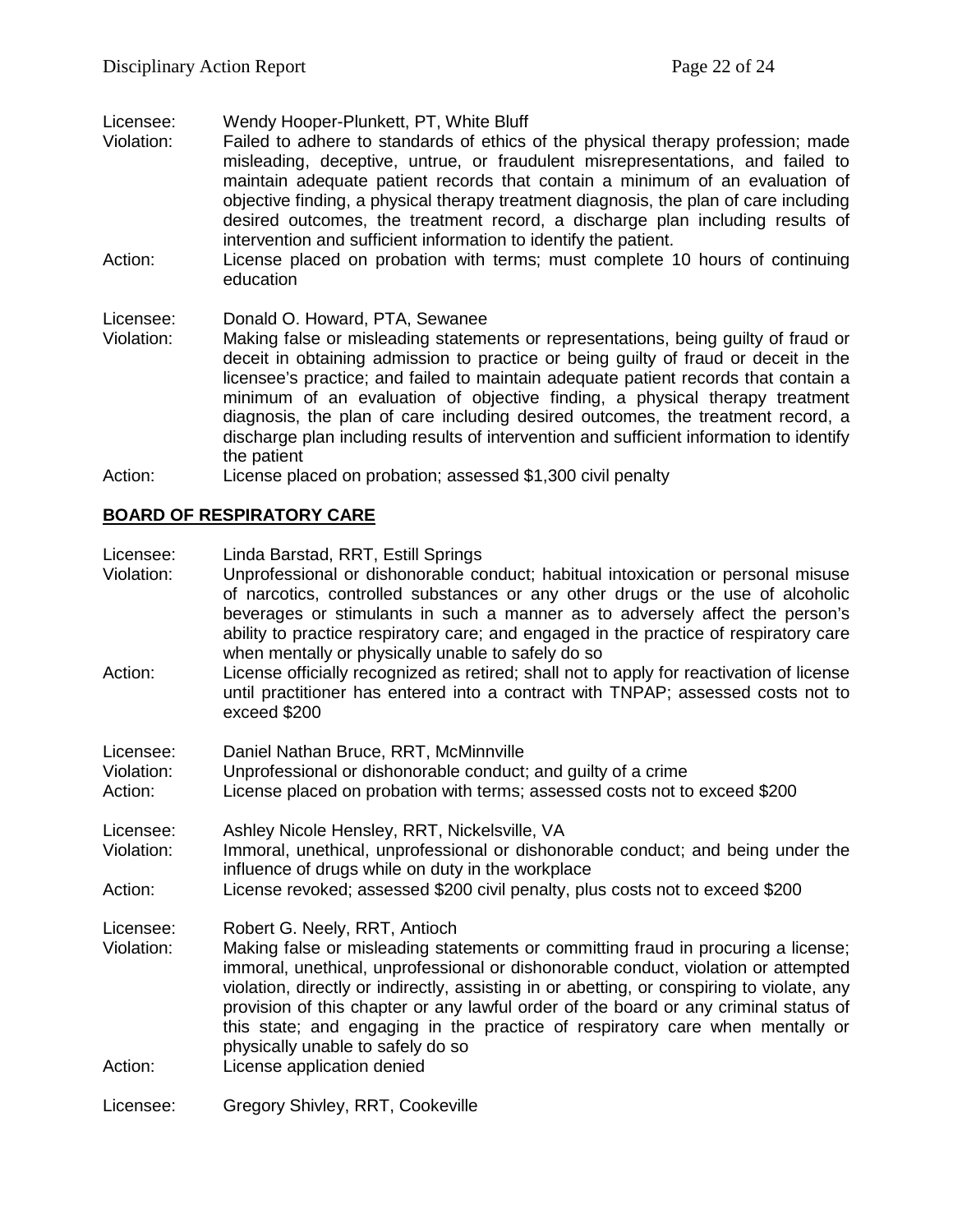- Violation: Guilty of a crime; unprofessional or dishonorable conduct; and being under the influence of drugs while on duty in the workplace
- Action: License officially recognized as expired; may not reapply for reactivation of license until obtains the advocacy of TNPAP

Licensee: Katherine Worley, CRT, Dickson\*

Violation: Failed to pay student loan

Action: License suspended

\**Licensee disciplined in December 2013*

## **BOARD OF VETERINARY MEDICAL EXAMINERS**

- Licensee: Todd Patrick Murphy, DVM, Nashville
- Violation: Unprofessional or unethical conduct or engaging in practices in connection with the practice of veterinary medicine that are in violation of professional conduct; gross malpractice or pattern of continued or repeated malpractice, ignorance or incompetence in the course of veterinary medical practice; and license revoked by another state to practice veterinary medicine
- Action: License revoked; assessed \$6,000 civil penalty, plus costs not to exceed \$50,000

## **DIVISION OF EMERGENCY MEDICAL SERVICES**

| Licensee:  | Toby Climer, EMT-P, Lebanon         |
|------------|-------------------------------------|
| Violation: | Failed to pay student loan          |
| Action:    | License suspended                   |
| Licensee:  | Angela L. Lewelling, EMT-P, Seymour |
| Violation: | Failed to pay student loan          |
| Action:    | License suspended                   |
| Licensee:  | Corey E. Powell, EMT-P, LaVergne    |
| Violation: | Failed to pay student loan          |
| Action:    | License suspended                   |
| Licensee:  | Shannon L. Voss, EMT-P, Gallatin    |
| Violation: | Failed to pay student loan          |
| Action:    | License suspended                   |
| Licensee:  | Jerry C. Weininger, EMT-IV, Erin    |
| Violation: | Failed to pay student loan          |
| Action:    | License suspended                   |

# **ABUSE REGISTRY**

| Individual: | Lesha Sherry Alexander |
|-------------|------------------------|
| Abuse:      | Theft/Misappropriation |
| Profession: | Caregiver              |